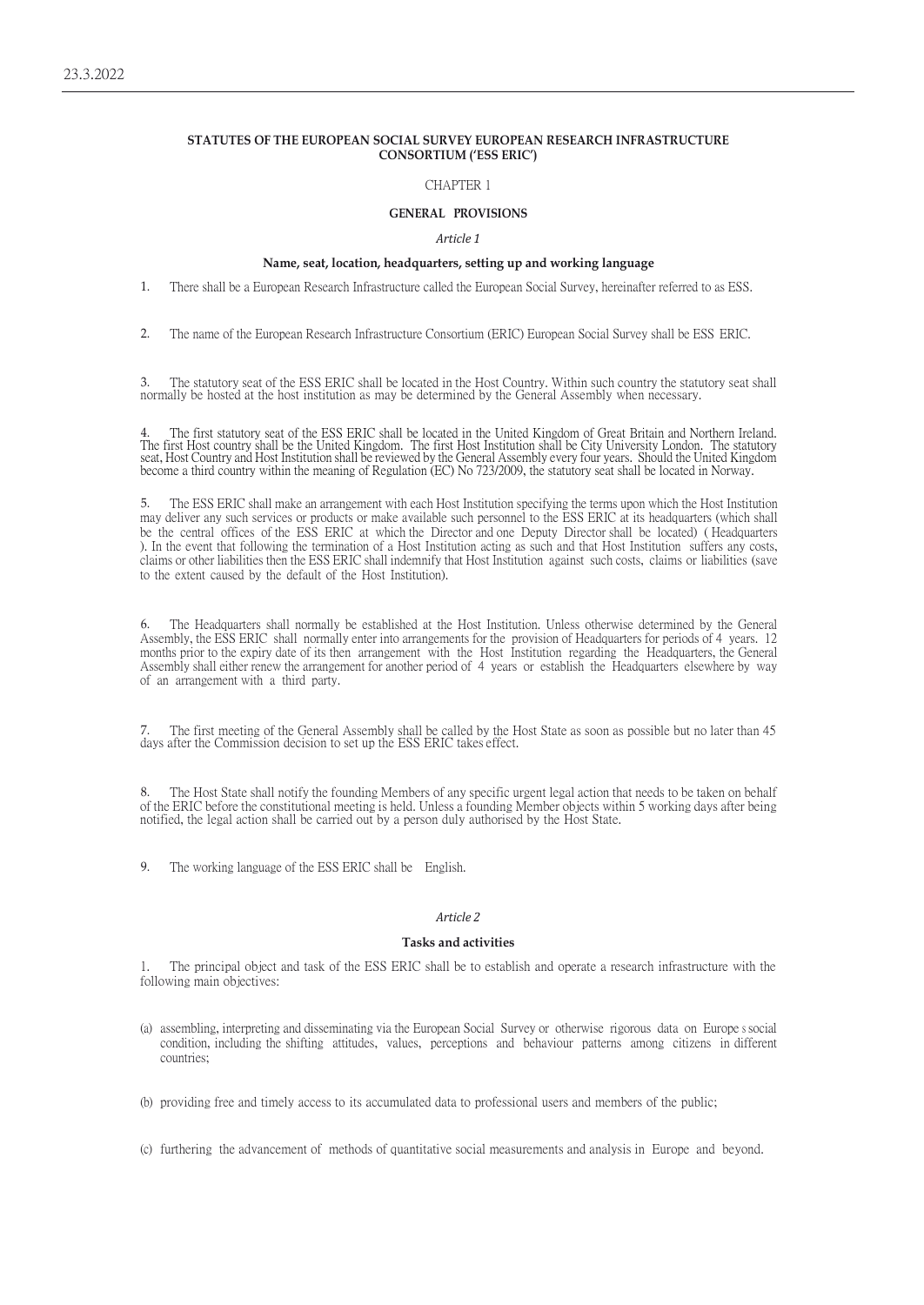2. The ESS ERIC shall pursue its principal object and task on a non-economic basis. However, it may carry out limited economic activities, provided that they are closely related to its principal task and that they do not jeopardise the achievementthereof.

## CHAPTER 2

# **MEMBERSHIP**

*Article 3*

# **Membership and representing entity**

1. The following entities may become Members of the ESS ERIC:

(a) Member States;

(b) Associated Countries;

(c) third countries other than Associated Countries; and

(d) intergovernmental organisations.

2. The ESS ERIC shall have at least three Member States as Members.

3. Member States (acting through National Representatives) shall hold at all times jointly the majority of voting rights at the General Assembly. If less than half of all the Members (acting through National Representatives) are Member States, the Member States shall hold together 51 % of the votes and each Member State (acting through National Representatives) shall hold an equal share of such 51 % of votes. The balance of the votes shall be divided equally between all other Members. For the purposes of the Statutes, one vote shall refer, where appropriate, to one share of a Member s vote adjusted as set out in this Article 3(3) whenever less than half of all Members are Member States.

4. Any Member or Observer may be represented by one public entity or one private entity with a public service mission, of its own choosing and appointed according to its own rules and procedures.

For the avoidance of doubt each Member shall be entitled to change its representative and/or to have up to two representatives but only one vote per Member.

5. Each Member shall appoint (through its relevant Ministry, Government Department or their respective delegated body or the representative under Article 3(4), and inform the General Assembly in writing of such appointment, one named natural person to represent such Member (the National Representative) at meetings of the General Assembly and in any other dealings of the General Assembly or otherwise between the Member and the ESS ERIC. Each Member shall also appoint, and inform the General Assembly in writing of such appointment, one named natural person to act as the alternate of the National Representative if the National Representative is unavailable or unable to carry out his or her duties.

6. Each Member shall normally appoint a National Representative for a minimum period of the 2-year cycle of each European Social Survey (with the first such period for the ESS ERIC being as determined by the Director with the approval of the General Assembly) (a Biennial Period ). Each Member shall also appoint one named alternate National Representative for the same Biennial Period. Each Member may replace its National Representative or alternate National Representative at any time by written notice to the General Assembly.

7. The current Members, Observers and their representing entities are listed in Annex I. The Members at the time of submission of the ERIC application shall be referred to as founding members.

#### *Article 4*

## **Admission of Members and Observers**

1. New Members must satisfy the following conditions for admission:

- (a) the admission of new Members shall be approved by a simple majority of votes of the General Assembly;
- (b) all applications for membership shall be in writing addressed to the Chair of the General Assembly and copied to the Director;
- (c) the application shall describe how the applicant will contribute to the ESS ERIC objectives and activities described in Article 2 and how it will fulfil its obligations referred to in Chapter 3. In particular, an applicant must have shown, to the satisfaction of the General Assembly, that it has the means and sustained commitment to do the following: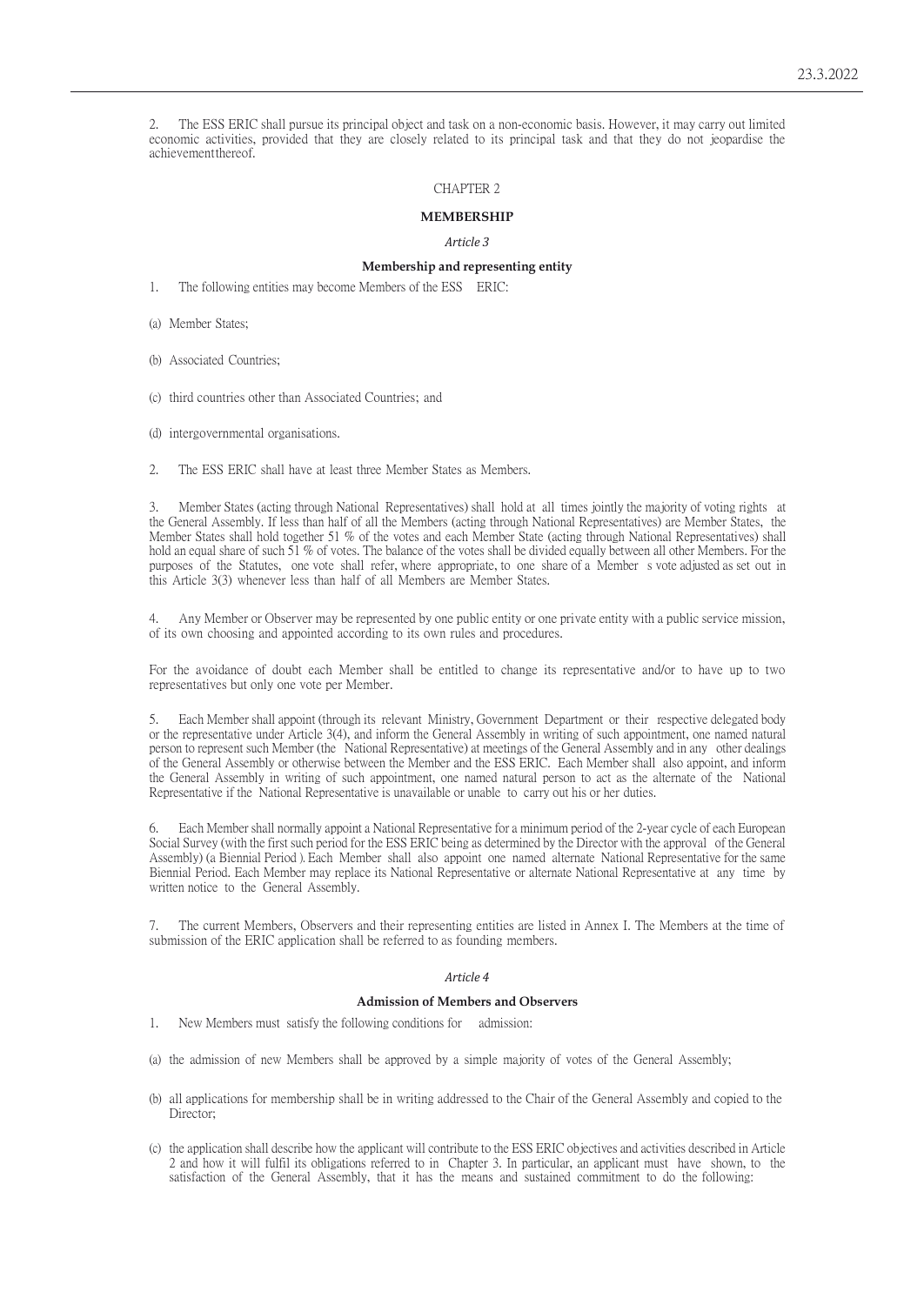- (i) ensure at their own expense data collections and surveys which the ESS ERIC may operate when necessary in pursuance of its principal task (at least on a biennial basis) are carried out to the specifications drawn up by the Director and agreed when necessary by the General Assembly; and
- (ii) be required to make financial contributions to the balanced budgets of the ESS ERIC with the initial contributions being as set out in the attachment hereto; and
- (iii) contribute, through the contributions set out in Article 17(5) or otherwise, to the central costs of the ESS ERIC in accordance with the funding formula established when necessary by the General Assembly under the Statutes; and
- (iv) abide by and participate in the governance arrangements of the ESS ERIC in accordance with the Statutes.

2. All members shall as a condition of membership enter into a deed of adherence substantially in the form as approved by the General Assembly when necessary.

3. Entities listed in Article 3(1) who are not yet in a position to join as Members may apply for Observer status. The following shall be admitted as observers (each an Observer ):

- (a) any entity capable of being an observer within the definition of the Regulation and admitted by the General Assembly as an Observer, provided that doing so is considered by the General Assembly as being in the best interest of the ESS ERIC and in furtherance of its principal task and activities;
- (b) any Member which has lost its voting right, temporarily or otherwise, under Article 5(4), shall with the approval of the General Assembly be awarded the status of Observer until its voting right is reinstated or its membership comes to an end.
- The terms for admission as Observers are the following:
- (a) Observers shall be admitted for a 4-year period; after this time the Observer shall apply to the General Assembly for extension(s) of the status of Observer;
- (b) the admission or readmission of Observers shall require the approval of the General Assembly;
- (c) applicants shall submit a written application to the ESS ERIC statutory seat;
- (d) any Member which has lost its voting right, temporarily or otherwise, under Article 5(4), shall with the approval of the General Assembly be awarded the status of Observer until its voting right is reinstated or its membership comes to an end.

5. Each Observer shall appoint (through its relevant Ministry, Government Department or their respective delegated body), and inform the General Assembly in writing of such appointment, one named natural person to represent such Observer (the Observer Representative ) at meetings of the General Assembly and in any other dealings of the General Assembly or otherwise between the Observer and the ESS ERIC.

The Observer Representative of an Observer admitted under Article 4(3) shall be the National Representative appointed by such entity in its capacity as Members. Each Observer shall also appoint, and inform the General Assembly in writing of such appointment, one named natural person to act as the alternate of the Observer Representative if the Observer Representative is unavailable or unable to carry out its, his or her duties.

6. The following persons shall ex officio be invited to attend those parts of the meetings of the General Assembly which are not considering Reserved Matters, with speaking but not voting rights and the right to receive all relevant papers:

(a) a representative of the European Science Foundation or any successor body;

(b) the Chair of the scientific advisory board of the General Assembly to be established under these Statutes ( SAB );

(c) the Chair of the methods advisory board of the General Assembly to be established under these Statutes ( MAB );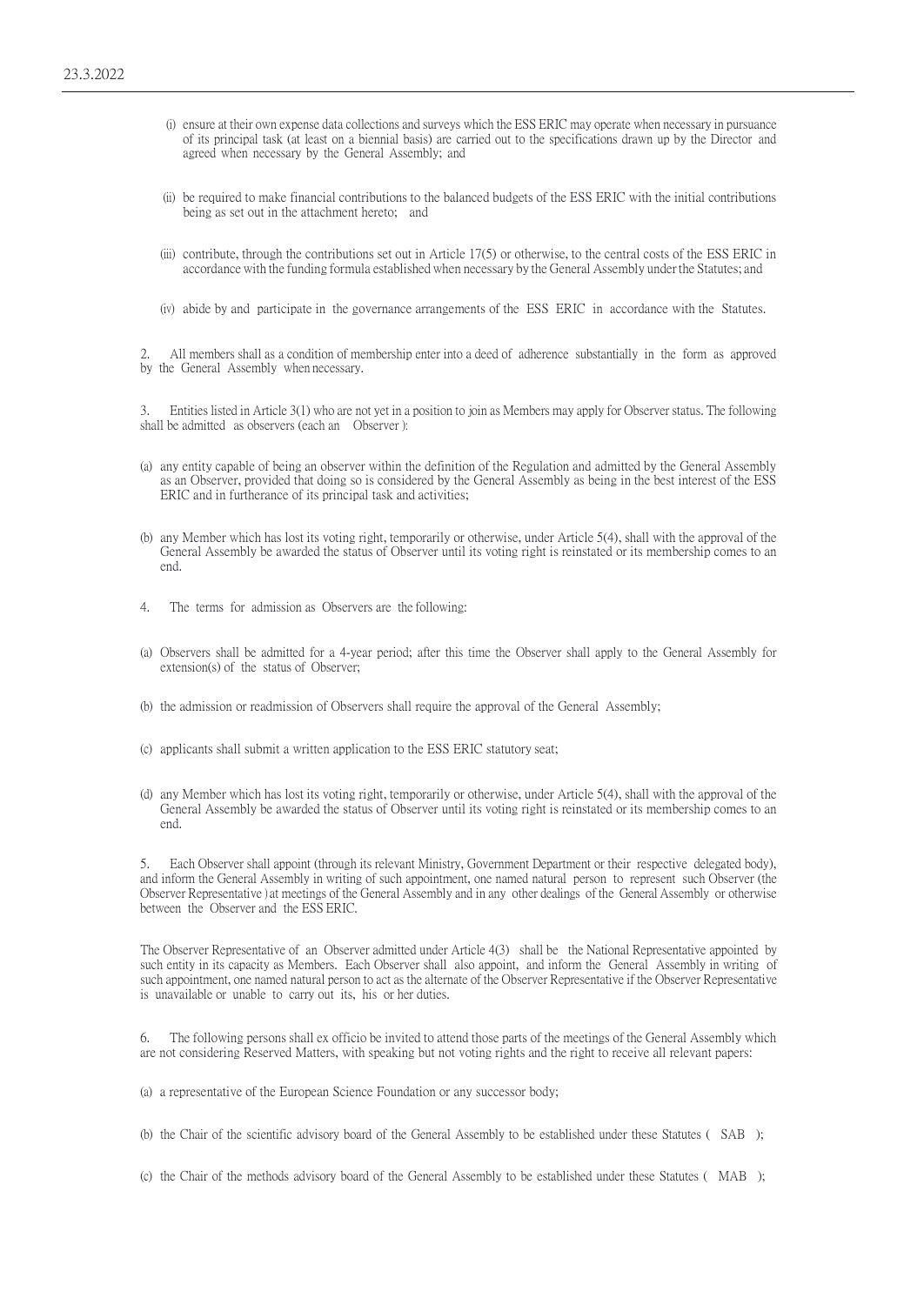(d) a representative of the National Coordinators Forum as described in Article 13 (the NC Forum );

- (e) the Director and the Deputy Directors of the ESS ERIC;
- (f) a representative of the Host Institution; and
- (g) a designated representative of any other non-Member country which has expressed an intention to participate in the European Social Survey and which has been approved by the General Assembly.

# *Article 5*

#### **Withdrawal of a Member or an Observer/Termination of membership or Observer status**

1. An entity shall automatically cease to be a Member if it ceases to exist or no longer falls within any of the categories set out under Article 3(1).

2. A Member may withdraw from membership at any time, taking effect at the end of any Biennial Period (except at the end of the first Biennial Period) by serving on the General Assembly no less than 24 months prior written notice (the Exit Notice Period ).

3. Membership shall also terminate if the General Assembly, by a two thirds majority vote, resolves that it is in the best interests of the ESS ERIC to terminate such membership following:

- (a) a Member s breach of the conditions set out in:
	- (i) Article 4(1)(c)(i) for two consecutive Biennial Periods; or
	- (ii) Article 4(1)(c)(ii) for 2 consecutive financial years of the ESS ERIC; or
- (b) a Member s serious breach of any other provisions of the Statutes.

The Member or Observer shall be given opportunity to contest the decision of termination and to present its defence to the General Assembly.

4. Notwithstanding Article 5(3), the General Assembly may also resolve, by simple majority vote, in the circumstances set out under Article 5(3), not to terminate a Member s membership but to suspend or withdraw a Member s voting right for such period of time and subject to such conditions as the General Assembly may reasonably decide. The General Assembly may reinstate, by simple majority vote, a Member s voting right at any time if such Member has remedied to the satisfaction of the General Assembly any breach set out under Article 5(3).

5. Membership shall not be transferable.

### CHAPTER 3

### **RIGHTS AND OBLIGATIONS OF THE MEMBERS AND OBSERVERS**

#### *Article 6*

# **Members**

1. Subject to Articles 3(5) and 5(4), each Member shall have one vote. In the case that a Member shall have more than one representative under Article 3(4) then save with the consent of the General Assembly (and this Article) that Member shall have only one vote. In addition the Member shall indicate to the General Assembly the procedure for how its representatives shall cast any such vote(s) for suchMember.

- 2. Each Member shall:
- (a) make a financial contribution as specified in Article  $4(1)(c)(i)$ , (ii) and (iii);
- (b) appoint a National Representative as mentioned in Article 3(5); and
- (c) empower its National Representative with the full authority to vote on all issues raised during the General Assembly and included in the agenda.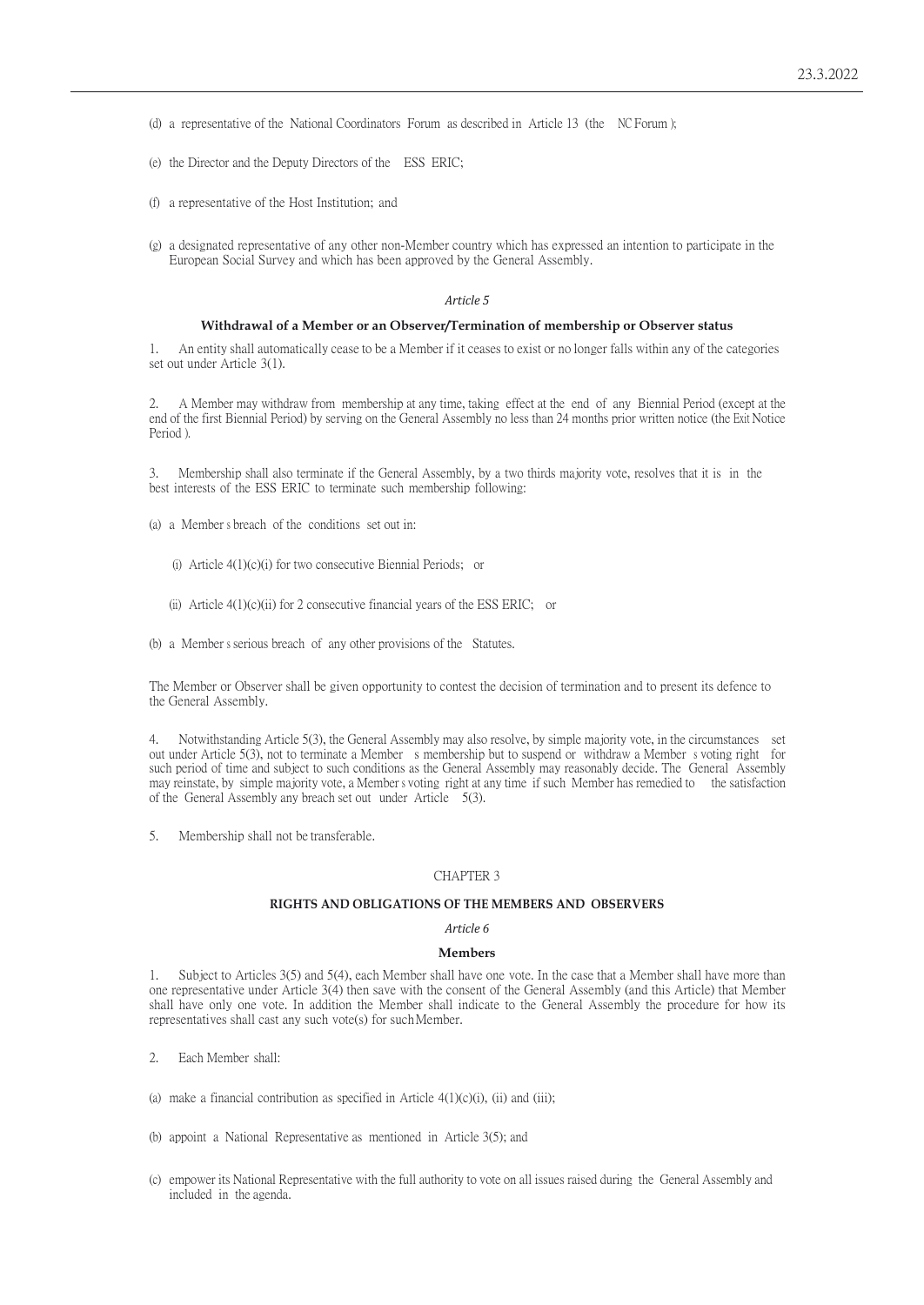3. Contributions other than the annual contribution to the ESS ERIC may be provided by Members individually or jointly in cooperation with other Members, Observers or third parties.

# *Article 7*

# **Observers**

1. Rights of Observers shall include to receive notice of, attend and (with the approval of the Chair) speak at a meeting of the General Assembly except that the General Assembly may exclude Observers from parts of such meetings which consider reserved business (as decided by the Chair or a vote of the General Assembly when necessary). An Observer shall be entitled to the same papers as National Representatives save in respect of any such papers involving reserved business (as referred to above). An Observer shall not have a vote.

2. Each Observer shall appoint an Observer Representative entity as mentioned in Article 4(5).

### CHAPTER 4

# **GOVERNANCE AND EXECUTION OF ACTIVITIES OF THE ERIC**

### *Article 8*

#### **General Assembly**

1. The General Assembly is the body representing all the Members of the ESS ERIC. Each Member shall be represented by its National Representative (or his/her alternate) at meetings of the General Assembly.

The General Assembly shall have the full decision making powers regarding the operations and management of the ESS ERIC. The General Assembly shall protect and promote the interests of the ESS ERIC at all times.

3. The General Assembly shall be entitled by standing order to delegate to the Director when necessary such matters as it sees fit.

4. The General Assembly shall have overall responsibility for ensuring the viability and sustainability of the ESS ERIC. Its responsibilities shall also include, without being limited to:

- (a) appointing, replacing or removing the Director following consultation with the Core Scientific Team as described in Article 13 ( CST ) and determining the terms and conditions of the Director s employment. The General Assembly shall determine whether an open competition or a restricted process is appropriate regarding the appointment of the Director and whether an appointment committee shall be established to deal with this matter on behalf of the General Assembly;
- (b) appointing, replacing or removing the Host Institution following consultation with the CST. The General Assembly shall determine whether an open competition or a restricted process is appropriate regarding the appointment of the Host Institution and whether an appointment committee shall be established to deal with this matter on behalf of the General Assembly;
- (c) receiving periodic reports from the Director on the exercise of his/her duties;
- (d) reviewing and approving accounts and rolling work programmes;
- (e) appointing replacing or removing the members of the SAB;
- (f) appointing replacing or removing the members of the MAB;
- (g) appointing replacing or removing the members of the Finance Committee;
- (h) establishing any other advisory bodies or committees which the General Assembly may consider necessary or appropriate when necessary and determine the membership and procedures of such bodies; and
- (i) monitoring and ensuring that Members fulfil their obligations towards the ESS ERIC and, if necessary, taking actions against Members in order to enforce the rights of the ESS ERIC against such Members.

The General Assembly may commission and receive periodic independent reviews or audits of all or part of the ESS ERIC s operations. The General Assembly shall have responsibility for determining the process and timetable for any such reviews or audits and for setting the review criteria in consultation with the Director, the CST and any advisory bodies which the General Assembly may establish when necessary.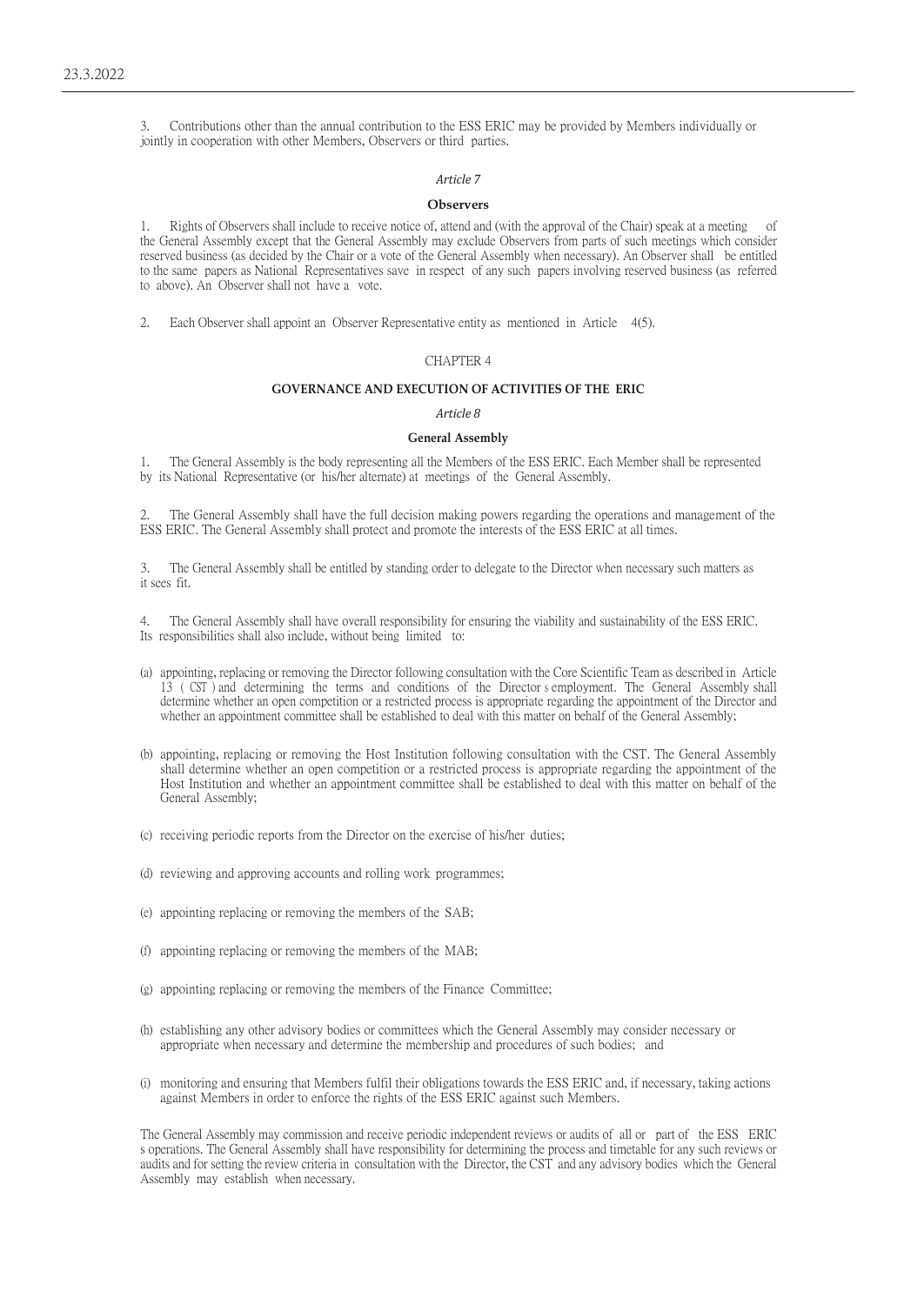### *Article 9*

### **Chair and Deputy Chair of the General Assembly**

1. The General Assembly shall appoint by simple majority vote an independent Chair (the Chair ), who must not be a National Representative and who shall comply with such criteria as are approved by the General Assembly when necessary.

The Chair shall be appointed for a term of 4 years, which shall be renewable. Prior to appointing the Chair, the General Assembly shall put forward written nominations of candidate(s) at least 3 weeks in advance of the meeting at which the Chair shall be appointed. The Chair shall take office as soon as possible after his/her appointment.

2. The General Assembly shall appoint by simple majority vote a deputy Chair (the Deputy Chair ) from among the National Representatives. The Deputy Chair shall be appointed for a term of 4 years, which shall be renewable. Prior to appointing the Deputy Chair, the General Assembly shall put forward written nominations of candidate(s) at least 3 weeks in advance of the meeting. The Deputy Chair shall take office as soon as possible after his/her appointment. The Deputy Chair shall assume all roles of the Chair in his/her absence.

3. The General Assembly shall make the necessary arrangements in order to allow the first Chair and Deputy Chair to be appointed at the first meeting of the General Assembly.

#### *Article 10*

# **Meetings of the General Assembly**

1. The General Assembly shall meet at least twice per year. Further meetings may be called at the request of the Chair or the Director or at least one third of the National Representatives. The Headquarters of the ESS ERIC shall organise the administration of meetings, including minute taking.

2. All decisions of the General Assembly, other than Reserved Matters, shall be adopted by simple majority of votes of the Members present through their National Representatives subject to Article 3(5).

3. Subject to Article 10(15), a meeting of the General Assembly shall be called by at least 14 calendar days notice. Subject to Article 10(15), the notice shall specify the time and place of the meeting and the general nature of the business to be transacted.

4. Subject to the provisions of the Statutes, notice of and other communications relating to a meeting of the General Assembly shall be given to all Members, to the Director, to the National Representatives, to the Observers and to any other person which the Chair may want to invite to the meeting.

5. The accidental omission to give notice of a meeting to, or the non-receipt of notice of a meeting by, any person entitled to receive notice shall not invalidate the proceedings at that meeting.

Every notice convening a meeting of the General Assembly shall be given in hard copy form or electronic form (as defined in section 1168 of the United Kingdom Companies Act 2006) and by means of a website.

7. No business shall be transacted at any meeting of the General Assembly unless a quorum of Members (through their National Representatives) is present. Members holding at least one third of the votes eligible to be cast at the General Assembly and entitled to vote upon the business to be transacted shall be a quorum. If within half an hour from the time appointed for the meeting a quorum is not present the General Assembly shall stand adjourned to the same day, at the same place ten minutes later. If at the adjourned General Assembly meeting a quorum is not present the Members represented and entitled to vote upon the business to be transacted shall constitute a quorum and shall have power to decide upon all matters which could properly have been disposed of at the meeting from which the adjournment took place, but any decisions adopted at that meeting shall not take effect unless and until the minutes of the meeting have been circulated to all t meeting shall not take effect unless and until the minutes of the meeting have been endorsed in writing or by e-mail by a simple majority of Members or a majority of two-thirds of Members for any Reserved Matter. For the purposes of this Article the approval of a National Representative shall be treated as the approval by a Member.

8. The Chair shall preside at every meeting of General Assembly, or if there is no Chair, or if he or she shall not be present at the time appointed for the holding of the meeting or is unwilling to act, the Deputy Chair shall preside as Chairperson, or if he or she is not be present or is unwilling to act, the present National Representatives shall elect one of their number to be Chairperson of themeeting.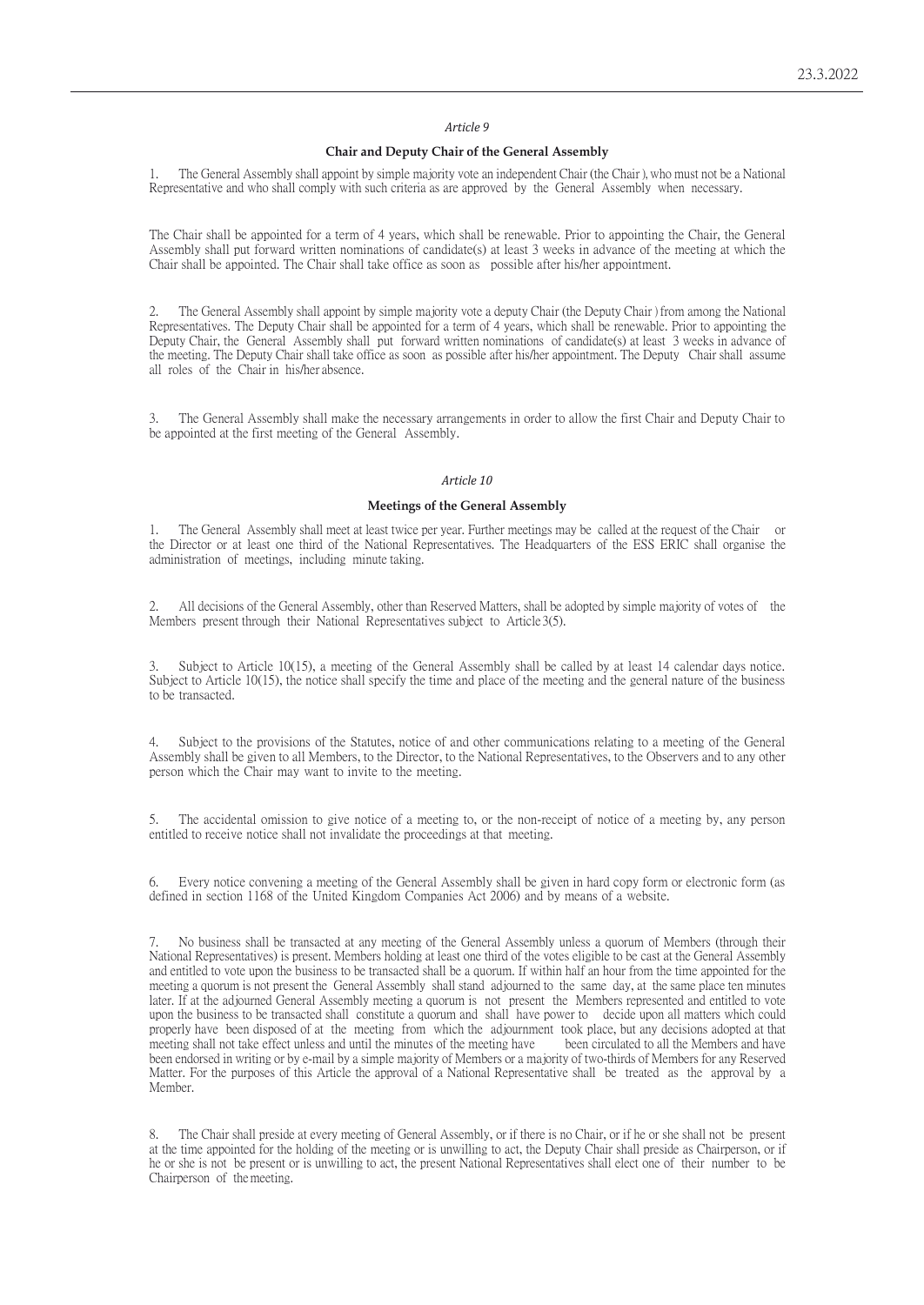9. At any General Assembly meeting a resolution put to the vote of the meeting shall be decided on a show of hands or, at the discretion of the Chair, the vote may be decided byballot.

10. A declaration by the Chair that a resolution has been carried or carried unanimously, or by a particular majority, or lost, or not carried by a particular majority and an entry to that effect in the minutes of the meeting of the ESS ERIC shall be conclusive evidence of the fact without proof of the number or proportion of the votes recorded in favour of or against such resolution.

11. The Chair shall not have a vote or casting vote. The Deputy Chair or any other National Representative elected to chair a meeting of the General Assembly shall retain his/her vote as a National Representative when chairing a meeting of the General Assembly but shall have no additional vote when acting as Chair.

12. Observers shall have the right to speak and be heard at meetings of the General Assembly at the discretion of the Chair, but they do not have the right to vote. The Chair may, at his/her discretion, ask Observers to leave the room during all or part of the meeting of the General Assembly.

13. The following matters (the Reserved Matters ) can only be adopted by the General Assembly with a two thirds majority of the Members represented and voting at the meeting, provided that the meeting has been called by at least 6 weeks notice and that the notice specified the time and place of the meeting and the nature of the Reserved Matters to be transacted:

(a) any changes to the governance arrangements of the ESSERIC;

(b) any proposed increases to the budget of the ESS ERIC (as set out in Article 17 hereof);

- (c) any changes proposed to the funding model as set out in Article 17 hereof;
- (d) proposed termination of membership of a Member;
- (e) proposed change of Host Institution;
- (f) proposed termination of the appointment of the Chair, Deputy Chair and Director before its due date;
- (g) any changes to the composition or make up of any of the bodies referred to in Article 11(3) or 13(2); and

(h) proposed changes to the Statutes (including any changes as specified in Article 28 hereof).

14. A resolution in writing agreed by such number of Members as required if it had been proposed at a meeting of the General Assembly shall be as effectual as if it had been passed at a meeting of the General Assembly duly convened and held and may consist of several instruments in the like form each signed on behalf of one or more Members. For the purposes of this Article the approval of a National Representative shall be treated as the approval by a Member.

15. Members (acting through their duly appointed National Representatives) are deemed to have participated in a meeting, or part of a meeting, of the General Assembly when:

- (a) the meeting has been called and takes place in accordance with the Statutes; and
- (b) they can each communicate to the others any information or opinions they have on any particular item of the business of the meeting.

#### *Article 11*

#### **Committees of the General Assembly**

1. Subject to the Statutes, the General Assembly may establish any committee. Subject to the Statutes, the constitution, membership and proceedings of any committee shall be determined by the General Assembly. The membership of any committee of the General Assembly may include persons who are not National Representatives. The General Assembly shall appoint members to its committees following consultation with the Director and with any such special appointments panels as the General Assembly may consider appropriate establishing when necessary.

2. The Director (or his/her nominated alternate) shall have the right to attend meetings of all committees of the General Assembly and shall organise their administration and minute keeping. The General Assembly shall determine the renewal options for its committees.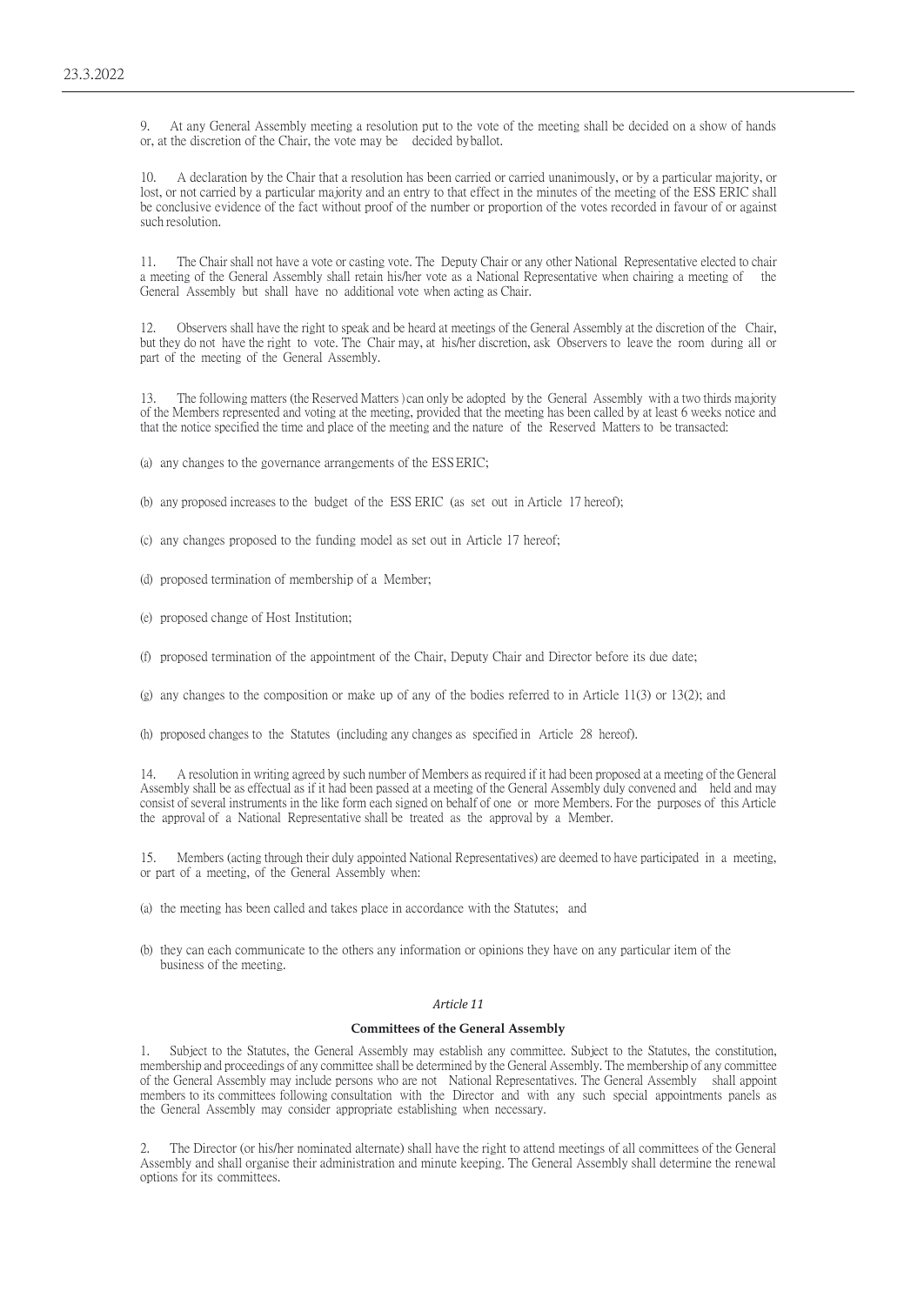3. The following committees shall be in place at all times:

(a) Scientific Advisory Board (or SAB);

(b) Methods Advisory Board (or MAB); and

(c) Finance Committee (or FINCOM).

4. The SAB shall normally comprise eight senior social scientists, drawn from the international social scientific research community, appointed by the General Assembly, following written nominations from the Members. Members of the SAB shall be appointed for a term of 4 years, renewable.

5. The SAB shall provide advice and guidance to the General Assembly, the Director and the CST on the substantive coverage of the ESS ERIC. The opinion of the SAB shall not, except as provided in Article 11(6), bind the General Assembly, the Director or the CST.

The SAB shall also hold delegated authority from the General Assembly to select the members of the questionnaire design team for the rotating modules at each Biennial Period from among applications received following an international competition.

7. Meetings of the SAB shall take place at least twice in every 12-month period. The SAB shall elect its own Chair and deputy Chair by simple majority vote after an appropriate nomination process. All members of the SAB shall have one vote. The Chair of the SAB shall have a casting vote in the event of a tie.

The chair of the SAB may, at his/her discretion, invite such persons as observers to the meetings of the SAB as he or she considers appropriate when necessary.

9. The MAB shall comprise six senior methods specialists, drawn from the international social scientific research community, appointed by the General Assembly, following written nominations from the Members. Members of the MAB shall be appointed for a term of 4 years, renewable.

10. The MAB shall provide advice and guidance to the General Assembly, the Director and the CST on the method-ology. The opinion of the MAB shall not bind the General Assembly, the Director or the CST.

11. Meetings of the MAB shall take place at least once in every 12-month period. The MAB shall elect its own Chair and deputy Chair by simple majority vote after an appropriate nomination process. All members of the MAB shall have one vote. The Chair of the MAB shall have a casting vote in the event of a tie.

12. The chair of the MAB may, at his/her discretion, invite such persons as observers to the meetings of the MAB as he or she considers appropriate when necessary.

13. FINCOM shall comprise four specialists in budgeting and financial control, appointed by the General Assembly, following written nominations from the Members. At least two members of FINCOM shall not be National Representatives. Members of FINCOM shall be appointed for a term of 4 years, renewable.

14. FINCOM shall provide guidance to the General Assembly and the Director on the financial health of the ESS ERIC, including (without limitation) on resource and related financial issues by the ESSERIC.

15. Meetings of FINCOM shall take place at least once in every 12-month period. The members of FINCOM shall determine its own meeting and between-meeting procedures but shall nominate one of them to represent FINCOM at meetings of the General Assembly in order to report its assessments and advice.

# *Article 12*

#### **Director and Deputy Directors**

1. The General Assembly may appoint or replace when necessary the director of ESS ERIC (the Director ) who shall be the chief executive officer, chief scientific officer and under Article 12 of the Regulation legal representative of ESS ERIC. The Director shall, unless otherwise specified by the General Assembly when necessary, have full authority to act on behalf of the ESS ERIC. The first Director of the ESS ERIC shall be the then existing Principal Investigator Coordinator of the ESS. The appointment of the Director shall be subject to approval of the General Assembly and shall be for 4 years renewable and otherwise on terms approved by the General Assembly.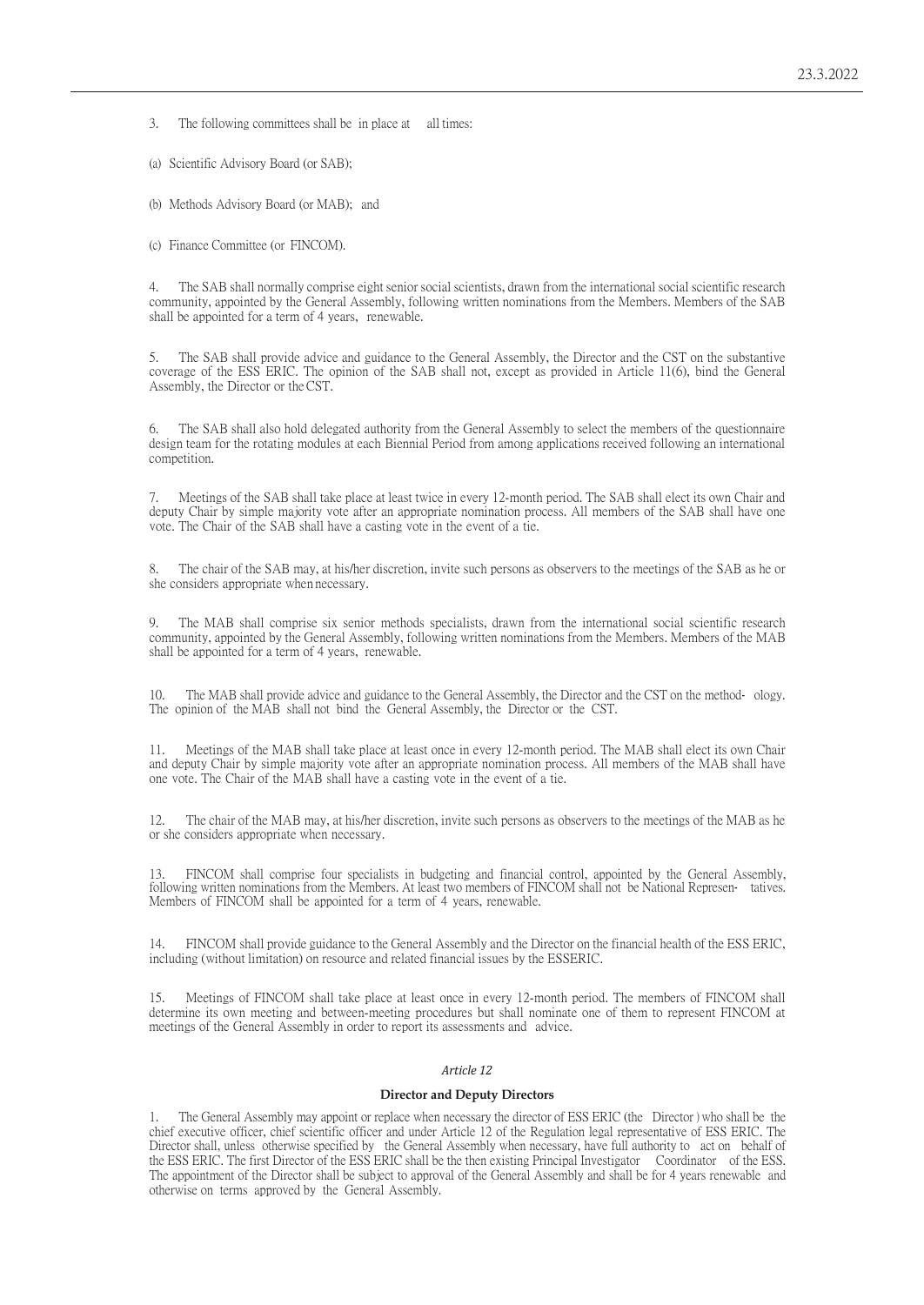2. The General Assembly shall delegate such authority to the Director as it considers appropriate when necessary in order to allow the Director to carry out the day-to-day responsibilities of chief executive officer, chief scientific officer and legal representative of ESS ERIC.

3. The Director shall be responsible for pursuing the overall aims of the ESS ERIC, implementing its annual budget, business plan and work programme. The Director shall report directly to the General Assembly, or if the General Assembly directs him/her to do so, to a committee of the General Assembly. The Director shall be responsible for selecting the institutions of the CST (as defined in Article 13(2)(a)), subject to ratification by the General Assembly. The Director shall have overall responsibility for ensuring adherence by the ESS ERIC to its scientific, contractual, legal and budgetary commitments. The Director shall be supported by and coordinate the staff at Headquarters, the CST and their associated research scientists and the national coordinators in all participating countries in order to implement ESS ERIC s work programme to the required standard.

4. The Director shall appoint a deputy from the Host Institution and at least one other deputy from among the other CST institutions to assist with his or her tasks. The Director may allocate specific functions to each of the said deputies.

# *Article 13*

### **Director's Committees**

1. The Director may establish committees assisting him in the implementation of the Director s responsibilities and tasks. The constitution, membership and proceedings of any committee shall be determined by the Director. The membership of any committee of the Director may include persons who are not National Representatives or Observers.

2. The following Director s committees shall be in place at all times:

(a) Core Scientific Team (or CST); and

(b) National Coordinators Forum (or NCForum).

The CST and the NC Forum shall assist the Director in ensuring that the ESS ERIC carries out its principal task consistently up to the quality standards set by the General Assembly throughout the Member countries.

3. The CST shall comprise such institutions (each an institutional member ) as the Director may determine and the General Assembly may approve when necessary. Each institutional member shall in turn appoint its own senior repre sentative and a named alternate in each case to be approved by the Director to attend CST meetings. The term of office of each institutional member shall be 4 years, renewable. Other staff members at institutional members shall be invited to meetings to contribute specialist knowledge to the discussions.

4. The CST shall advise and work with the Director on all aspects of the design, scientific direction, methods, implementation, quality control, delivery and dissemination of the ESS ERIC swork.

5. Meetings of the CST shall take place at least three times in every 12-month period. Meetings of the CST shall be chaired by the Director and, in his/her absence, by a Deputy Director. Although the ESS ERIC may when necessary contract specialist tasks to institutions other than institutional members of the CST, such institutions shall not thereby become members of the CST.

6. National coordinators (being persons appointed as a national coordinator by a Member in accordance with these Statutes) ( National Coordinators ) shall be selected at the start of each survey round by each Member s relevant executive authority according to a role description which has been specified by the Director. The terms of office of each National Coordinator shall be for each Biennial Period (or longer at the discretion of each Member).

7. The key roles of the National Coordinators are to coordinate the activities of the ESS ERIC at a national level and assuring its compliance with the specifications issued by the Director when necessary.

The NC Forum (being the National Coordinators Forum established under these Statutes) shall comprise the National Coordinators of each Member (excluding any Member being an intergovernmental organisation), the Director and Deputy Directors. NC Forum meetings shall be chaired by the Director and attended by relevant CST members, according to the agenda. It shall meet at least three times per Biennial Period and the agenda for each meeting shall be determined by the Director in consultation with both the CST and the National Coordinators. The NC Forum shall nominate one National Coordinator from among its members to attend General Assembly meetings, and one to attend CST meetings.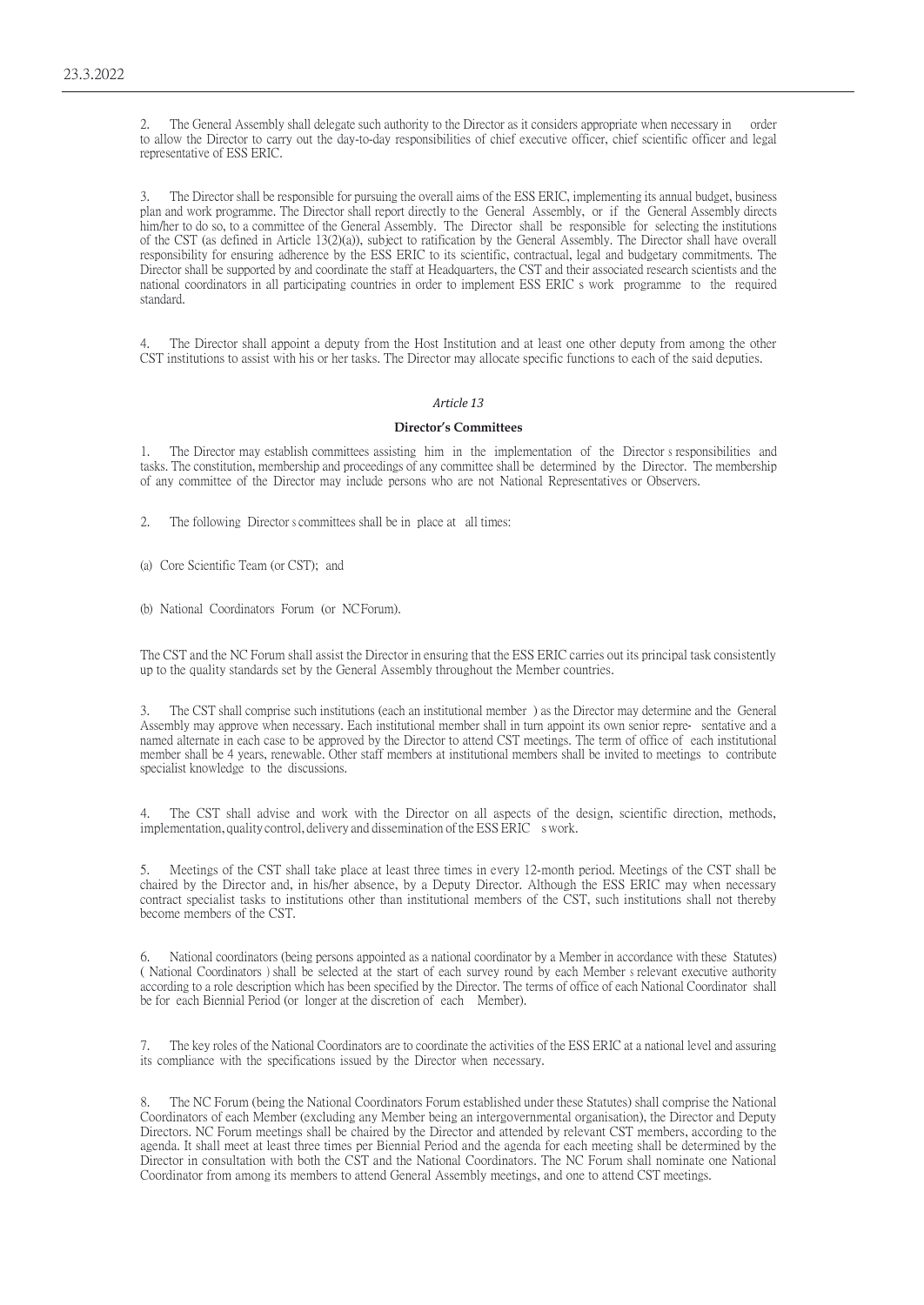9. The NC Forum shall receive and comment on the central specifications which the Director may issue when necessary regarding the activities of the ESS ERIC at a national level. The NC Forum shall also advise the Director and the CST on other aspects of the ESS ERIC s design and conduct.

10. The Chair of the NC Forum may invite specialist outsiders to a meeting of the NC Forum.

### *Article 14*

# **Composition and meetings of bodies**

1. In order to ensure inclusiveness and avoid conflicts of interest, no individual (except the Director or the Deputy Directors) shall be a member of more than one body or committee of the ESS ERIC, including the General Assembly, the committees of the General Assembly and the Director s committees, excepting the FINCOM, in which up to two members can be General Assembly representatives (as per Article 11(13)). This requirement may be suspended in exceptional circumstances by the Chair of the relevant committee or body including the General Assembly. Nothing in this Article shall prevent a person being an observer at more than one body of the ESS ERIC.

2. Unless otherwise determined by the General Assembly, in determining whether persons are participating in a meeting of any body or committee of the ESS ERIC (including the General Assembly, the committees of the General Assembly and the Director s advisory committees), it is irrelevant where any person is or how they communicate with each other. If all the persons participating in a meeting are not in the same place, they may decide that the meeting is to be treated as taking place wherever any of them is.

3. The composition of any body or committee of the ESS ERIC shall reflect an appropriate gender balance and a general balance ofskills.

# CHAPTER 5

# **REPORTING TO THE COMMISSION**

### *Article 15*

### **Reporting to the Commission**

1. At the end of each financial year, the Director shall produce an annual activity report containing in particular the scientific, operational and financial aspects of its activities referred to in Article 2(1). Such report shall be approved by the General Assembly by a simple majority of votes and transmitted to the European Commission and relevant public authorities within 6 months from the end of the corresponding financial year. This report shall be made publicly available by theESSERIC.

2. The ESS ERIC and the Member States concerned shall inform the European Commission of any circumstances which threaten to seriously jeopardise the achievement of the task of the ESS ERIC or to hinder the ESS ERIC from fulfilling the requirements laid down in the Statutes or the Regulation.

Where the European Commission obtains indications that the ESS ERIC is acting in serious breach of the Regulation, the Statutes, the decisions adopted on the basis thereof or other applicable law, it shall request explanations from the ESS ERIC and/or its Members.

# CHAPTER 6

### **FINANCES**

# *Article 16*

#### **Financial year**

The ESS ERIC shall unless otherwise determined by the General Assembly have its financial year from 1st June to 31st May and shall prepare its core budgets and business plans, make up its accounts and have its audit to such date.

# *Article 17*

#### **Budget**

1. The Director shall prepare and submit to FINCOM for approval a draft core budget and a business plan for each Biennial Period covering income and costs of the ESS ERIC on an annual basis (the Budget).

2. The Budget shall cover the following main costs, expenses and income:

(a) central design, coordination, quality control and dissemination by the Headquarters and the CST institutions;

(b) the secretariat of the ESS ERIC (including the operation of the General Assembly and all other committees and bodies of the ERIC when necessary); and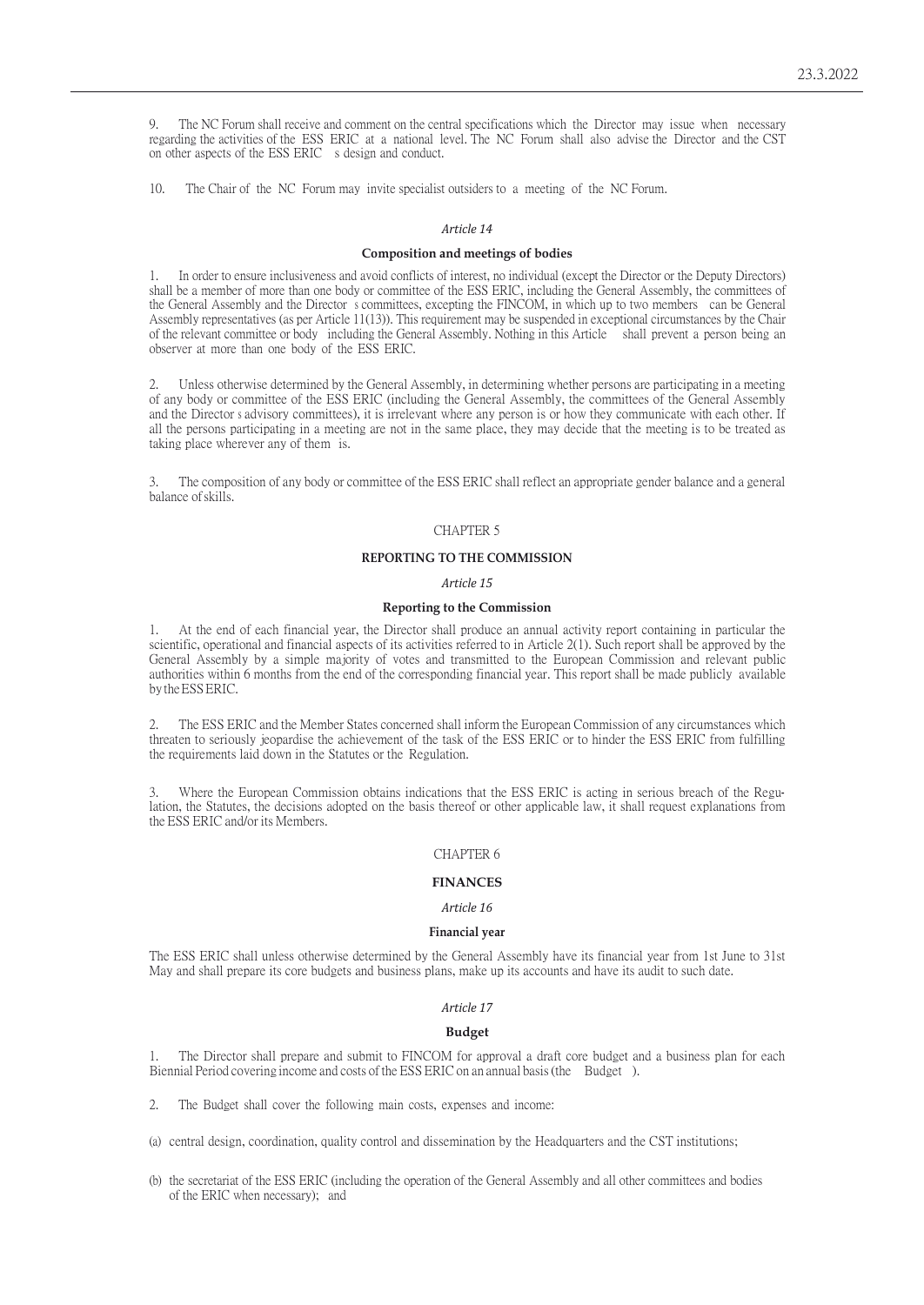(c) monies received from Members and/or third parties or others by way of grants or other payments.

And so that, for the avoidance of doubt, each Member in the European Social Survey will cover its own costs of fieldwork and national coordination and such costs shall not form part of the Budget.

Each Budget shall also include such matters as are approved by the General Assembly when necessary on the advice of FINCOM in Standing Orders.

4. Once FINCOM approves each Budget then it shall submit it to the General Assembly for approval. In the event that FINCOM does not approve such Budget then they shall convey their reasons to the General Assembly which shall then make the final decision about its adoption.

5. Once the Budget is approved then the Members (or a paying agent on behalf of a Member) shall make annual contributions as shown in the Budget on the terms of Standing Orders when necessary calculated as follows:

- (a) firstly a base contribution by each Member of such amount as may be approved by the General Assembly when necessary;
- (b) secondly a contribution by the Host Country of an amount agreed when necessary; and
- (c) thirdly a contribution from each Member of the balance required calculated according to their relative GDPs. If such calculation results in some (but not all) Members paying a further amount of equal to or less than the base amount referred to in Article 17(5)(a) then each such Member shall not be required to make any further contribution and the shortfall thereby caused shall be divided on a relative GDP basis amongst those Members required to contribute under this Subarticle.

Contributions in kind by Members shall only be acceptable after approval by the Chair of the General Assembly having received advice from FINCOM.

# *Article 18*

# **Financial auditing**

The ESS ERIC shall ensure that its accounts are audited by a suitably qualified audit firm annually and that such audited accounts are filed as required and published. The audited accounts shall be approved by the General Assembly.

# *Article 19*

### **Accounting**

The ESS ERIC shall record the costs and revenues of its economic activities separately and shall charge market prices for them, or, if these cannot be ascertained, full costs plus a reasonablemargin.

### CHAPTER 7

## **POLICIES**

#### *Article 20*

### **Procurement and tax exemptions**

1. ESS ERIC shall treat procurement candidates and tenderers equally and without discrimination, regardless whether or not they are based within the European Union. The ESS ERIC procurement policy shall respect the principles of transparency, non-discrimination and competition. The General Assembly shall establish detailed rules on procurement procedures and criteria.

Tax exemptions based on Articles  $143(1)(g)$  and  $151(1)(b)$  of Council Directive 2006/112/EC (<sup>1</sup>) and in accordance with Articles 50 and 51 of Council Implementing Regulation (EU) No 282/2011 (<sup>2</sup>) shall apply to purchases of goods and services by the ERIC exceeding EUR 250 in value which are for official use by the ESS ERIC and are wholly paid and procured by the ESS ERIC. Procurement by individual members shall not benefit from these exemptions.

#### *Article 21*

#### **Liability**

1. The ESS ERIC shall be liable for its debts.

2. The maximum financial liability of the Members for the debts of the ESS ERIC shall be limited to their annual contribution, including contributions covering the Exit Notice Period.

<sup>(1)</sup> OJ L 347, 11.12.2006, p. 1.

<sup>(2)</sup> OJ L 77, 23.3.2011, p. 1.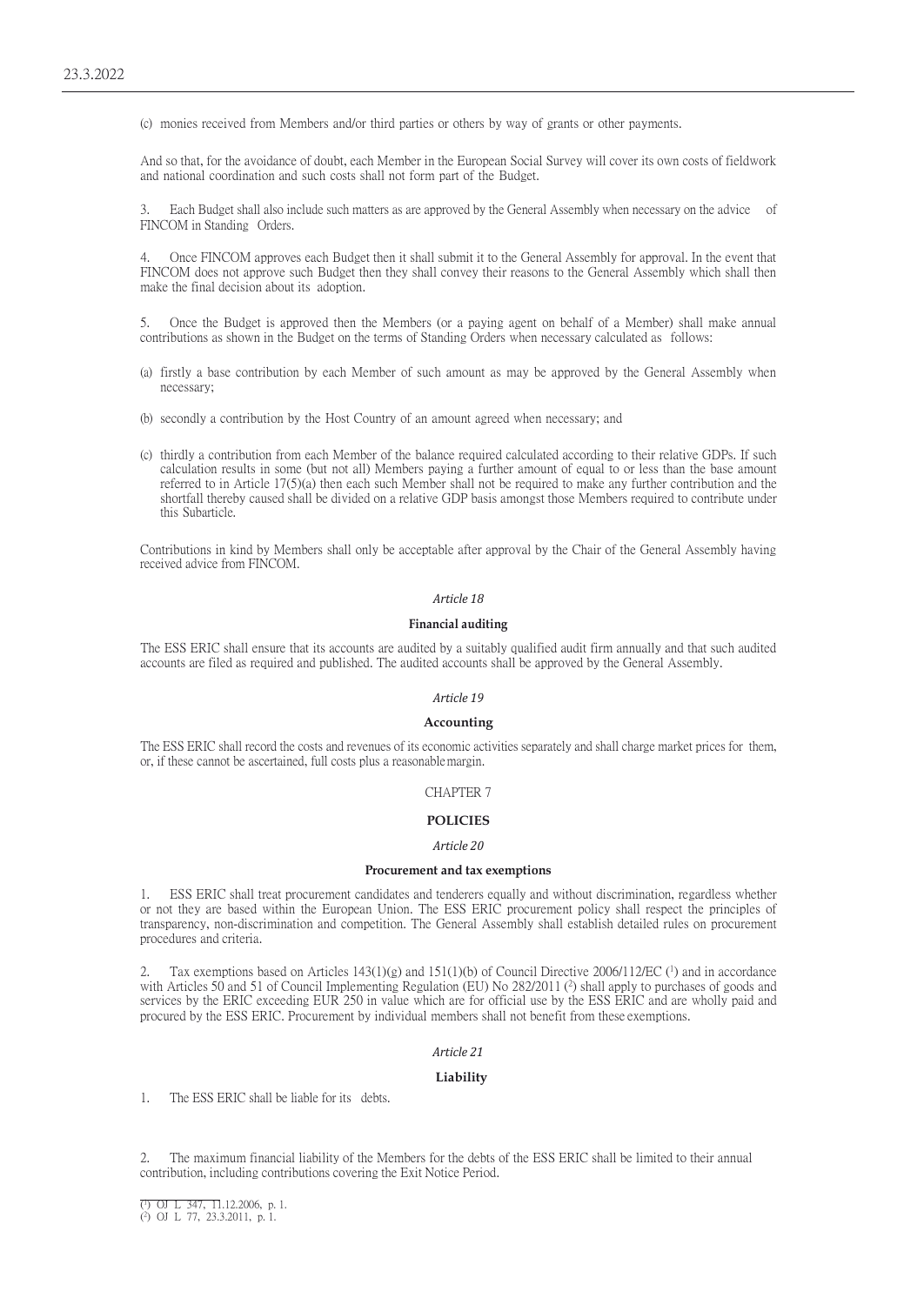3. The General Assembly shall ensure that the ESS ERIC takes out appropriate insurance to cover any risks specific to the construction and operation of its infrastructure, including provisions relating to the winding up of the ERIC, should that arise. In addition, such insurance could include, without limitation, personal liabilities of the Director, Deputy Directors or any other natural person performing any functions for the ESS ERIC.

4. National Representatives, the Director and Deputy Directors, Observers and other members of committees and bodies of the ESS ERIC shall not be liable for any debt of the ESS ERIC.

5. All activities of the ESS ERIC shall be coordinated and take place on the basis that the ESS ERIC is not liable for activities carried out for it by Members or others as set out in Standing Orders when necessary.

## *Article 22*

#### **Scientific Evaluation and Dissemination Policy**

1. The ESS ERIC shall allow free access to all data of the European Social Survey for the purposes of scientific evaluation. Such policy may be further detailed by Standing Orders.

2. The ESS ERIC shall seek to ensure that the results of the European Social Survey are available to all. The ESS ERIC shall develop and publicise its dissemination strategy. Such policy may be further detailed by Standing Orders.

# *Article 23*

# **Intellectual Property Rights Policy and Data Policy**

1. The ESS ERIC shall where practicable seek to own the intellectual property rights in its work. It shall grant a royalty free non-exclusive licence over its intellectual property rights to any person for non-commercial purposes. In respect of use of the ESS ERIC s intellectual property for commercial purposes this shall be handled on a case by case basis. Such policy may be further detailed by Standing Orders.

2. The ESS ERIC shall allow free access to all data of the European Social Survey by the scientific community. There shall be no privileged access rights by any person to such data except during its processing and preparation for public use. Such policy may be further detailed by Standing Orders.

3. The ESS ERIC shall subscribe to the Declaration on Ethics of the International Statistical Institute.

4. The ESS ERIC shall ensure so far as practicable that all data of the ESS ERIC is anonymised. To the extent that this is not possible then the principles of Directive 95/46/EC of the European Parliament and of the Council of 24 October 1995 on the protection of individuals with regard to the processing of personal data and on the free movement of such data (1) shall be applied.

5. All data generated by the ESS ERIC shall be handled in each relevant country according to the data protection laws of that country.

6. Such data policy may be further detailed by Standing Orders.

## *Article 24*

## **Employment Policy**

The ESS ERIC is committed to equality of opportunity and it will not discriminate against any person on the grounds of race, ethnic origin, gender, creed, disability, sexual orientation or any other ground which is regarded as discrimination under European Union law when necessary. Such policy may be further detailed by Standing Orders.

# CHAPTER 8

### **DURATION AND WINDING UP, APPLICABLE LAW, DISPUTES**

### *Article 25*

#### **Duration and winding up**

1. The ESS ERIC shall be established as of the date on which the European Commission s decision setting up the ERIC takes effect and continue to have legal personality on an indefinite basis until:

(a) the ESS ERIC is wound up in accordance with the provisions of these Statutes; and

<sup>(1)</sup> OJ L 281, 23.11.1995, p. 31.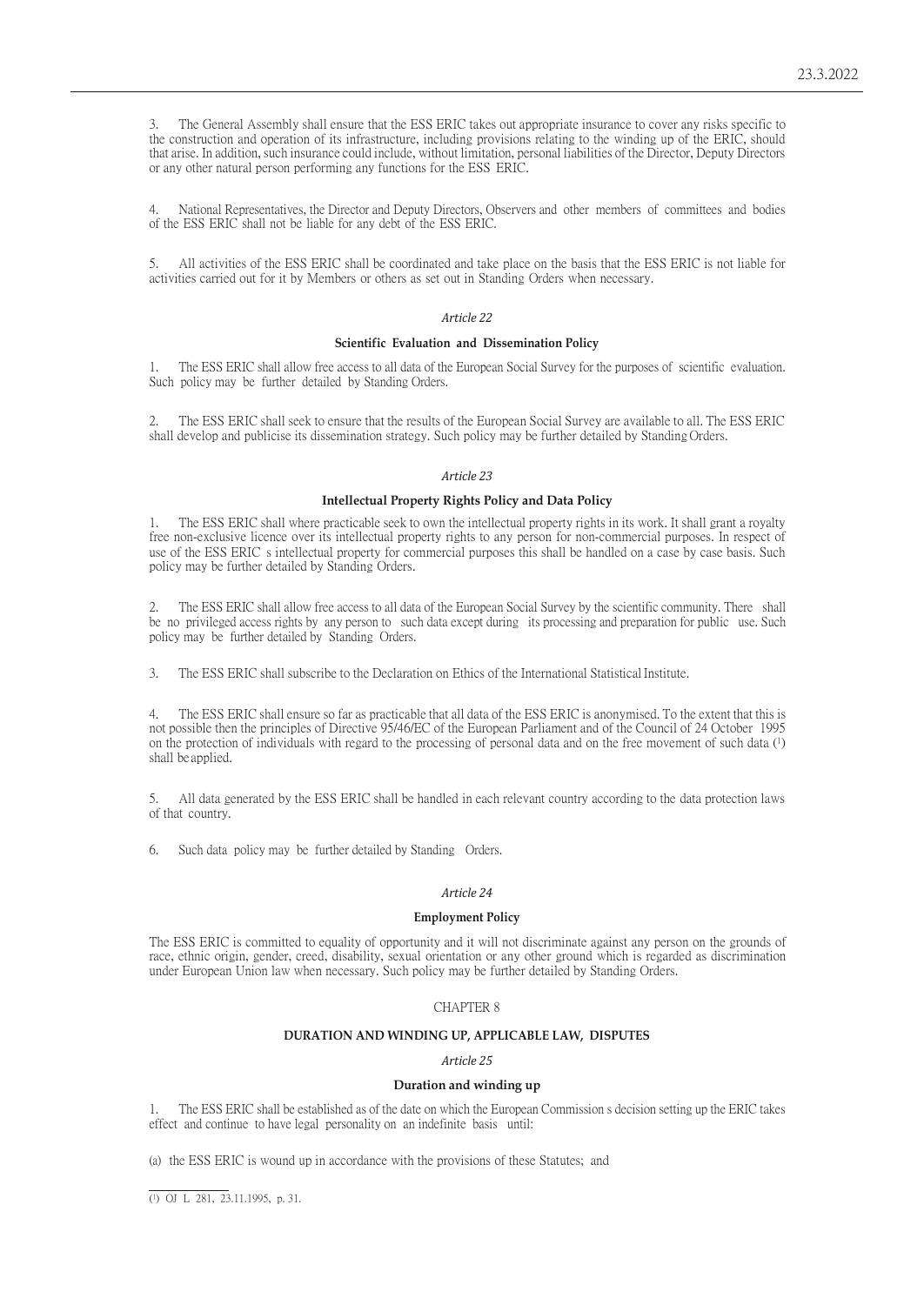(b) the European Commission adopts a decision terminating the ESS ERIC.

2. The General Assembly may decide by a majority of three quarters of the Members present and voting to wind up the ESS ERIC. If the General Assembly decides to wind up the ESS ERIC it shall, by simple majority vote, specify the procedure for winding up.

3. The ESS ERIC shall inform the European Commission of the decision to wind up the ESS ERIC in accordance with the Regulation.

In the case that Article  $25(1)$  or (2) apply then the Director shall ensure so far as possible that the data owned by the ESS ERIC shall be deposited safely with an appropriate third party or parties so that such data is accessible and usable in accordance with these Statutes.

# *Article 26*

# **Applicable law**

- 1. The setting-up and internal functioning of the ERIC shall be governed:
- (a) by European Union law and in particular the Regulation and the decision of the European Commission to establish the ESS ERIC under these Statutes;
- (b) by the law of the State where the ESS ERIC has its statutory seat in the case of matters not, or only partly, regulated by acts referred to in Article 26(a), i.e. the laws of England and Wales at the date of the establishment of the ESS  $FRTC$
- (c) by these Statutes and their implementing rules.
- 2. Should the statutory seat be transferred to Norway, Article 26,1(b) shall be amended as set out in Article 26.2.a and Article 26.1.c shall no longer apply;
- (d) subject to these Statutes and their implementing rules, by the law of the State where the ESS ERIC has its statutory seat in the case of matters not, or only partly, regulated by acts referred to in Article 26(a), i.e. the laws of England and Wales at the date of the establishment of the ESS ERIC.

# *Article 27*

### **Disputes**

1. The Court of Justice of the European Union shall have jurisdiction over litigation among the Members in relation to the ESS ERIC, between the Members and the ESS ERIC (including any liquidator of the ESS ERIC) and over any litigation to which the European Union is a party.

2. European Union legislation on jurisdiction shall apply to disputes between the ESS ERIC and third parties. In cases not covered by European Union legislation, the law of the State where the ESS ERIC has its statutory seat (i.e. the laws of England and Wales at the date of the establishment of the ESS ERIC) shall determine the competent jurisdiction for the resolution of such disputes.

3. The Members shall procure that, if any of the applicable laws changes substantially these Statutes are changed accordingly.

4. If any term of these Statutes is found by any court or body or authority of competent jurisdiction to be illegal, unlawful, void or unenforceable under the laws of any jurisdiction, such term shall be deemed to be severed from this Agreement in respect only of such jurisdiction and this shall not affect:

(a) the legality, lawfulness or enforceability of such term under the laws of any other jurisdiction; or

(b) the remainder of the Statutes which shall continue in full force and effect.

In this event the parties shall seek to agree in accordance with Article 28(2) a valid and enforceable term to replace the severed term to the satisfaction of the General Assembly.

### CHAPTER 9

# **STATUTES AND AMENDMENTS**

### *Article 28*

### **Statutes and Amendments**

1. These Statutes shall be kept up to date and made publicly available on the website of the ERIC and at its statutory seat.

2. Subject to Article 28(4), any amendments to these Statutes shall be approved as a Reserved Matter by the General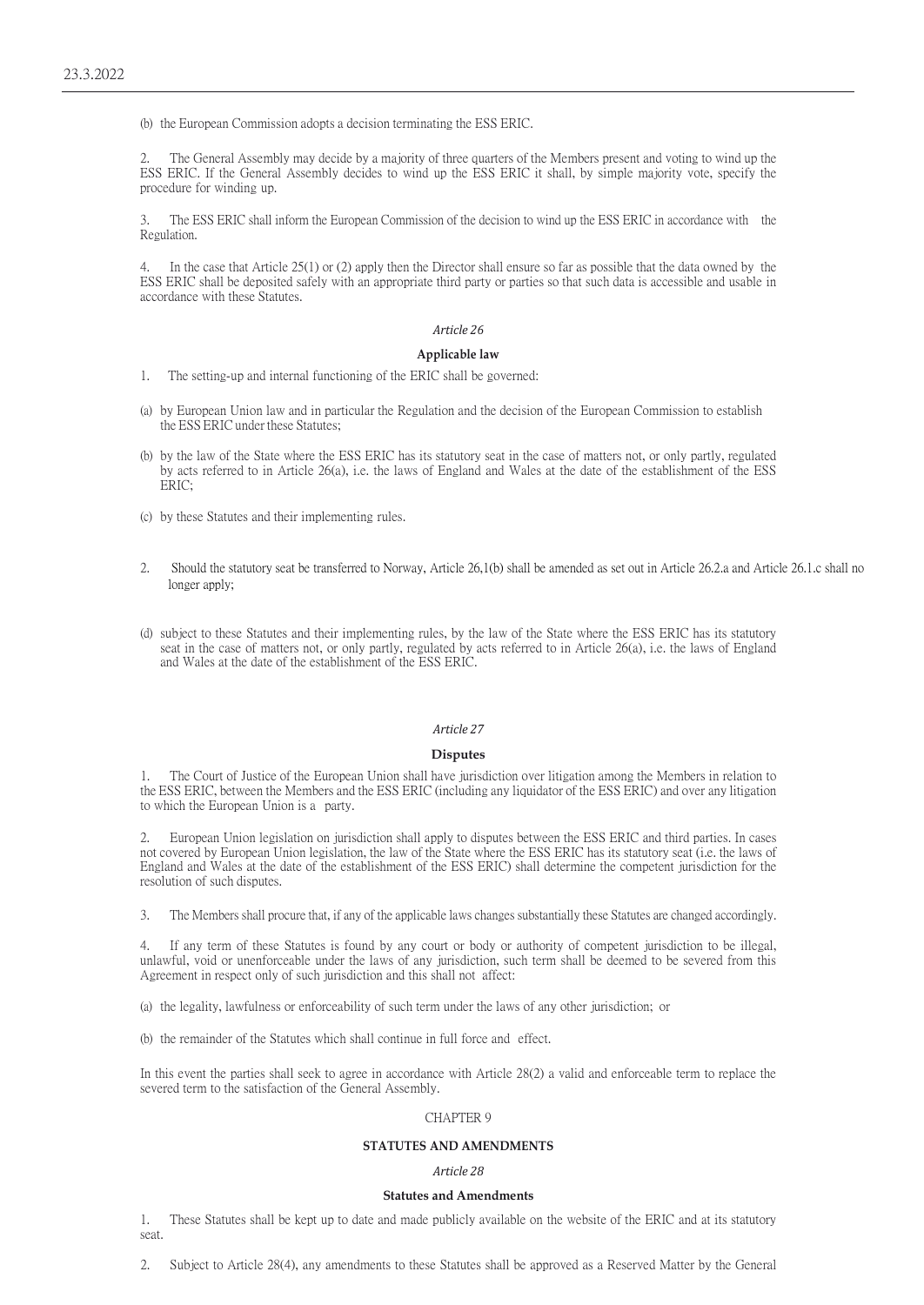Assembly. Any amendments to these Statutes other than those referred to in Article 28(6) shall be submitted to the European Commission by the ESS ERIC within 10 days after its adoption by the General Assembly.

3. Any amendment to the Statutes shall be clearly indicated with a note specifying whether the amendment concerns an essential or non-essential element of the Statutes in accordance with Article 11 of Regulation (EC) No 723/2009 and the procedure followed for its adoption.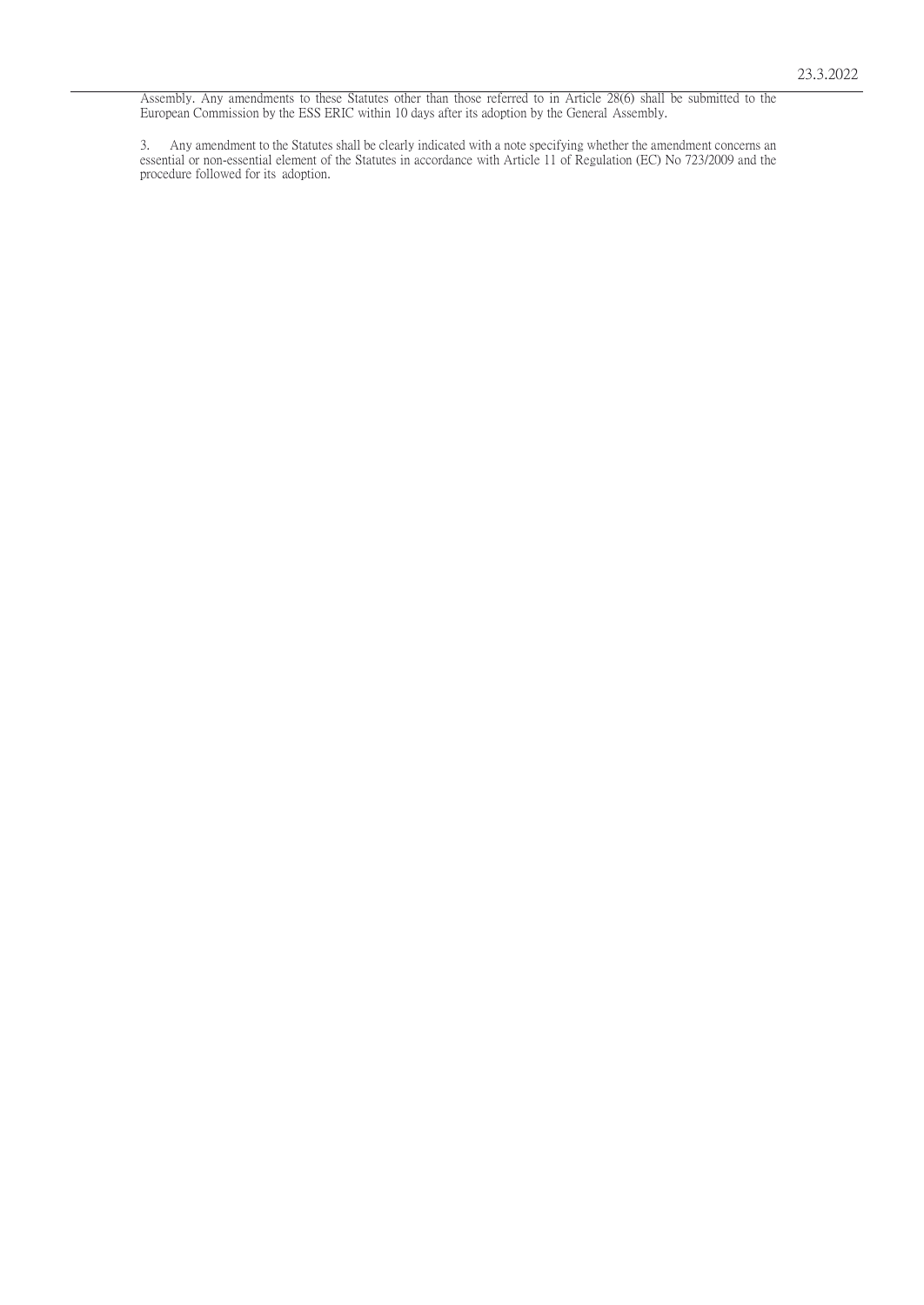4. Following submission of the adopted changes to the European Commission in accordance with Article 28(2), the European Commission may raise an objection to such amendment within 60 days from the submission giving reasons why the amendment does not meet the requirements of this Regulation.

5. The amendment adopted in accordance with Article 28, shall not take effect before the period for objection mentioned under Article 28 has expired or has been waived by the European Commission or before any objection raised by the European Commission has been lifted.

6. Any amendment of the Statutes concerning the matters referred to in Article 1(2) (Name) and (4) (Statutory Seat) and Articles 2 (Tasks and Activities), 20 (Procurement Policy), 21 (Liabilities), 22 (Scientific Evaluation and Dissemination Policy), 23 (Intellectual Property Rights Policy and Data Policy), 24 (Employment Policy) and 25 (Duration and Winding-Up) which have been approved by the Members as a Reserved Matter will only take effect after the European Commission has expressly approved such amendment and the decision of the European Commission granting approval of the changes has come into force.

7. When approaching the European Commission for approval under Article 28(2) or (6), the ESS ERIC shall submit the text of the amendment proposed and an amended consolidated version of the Statutes to the European Commission.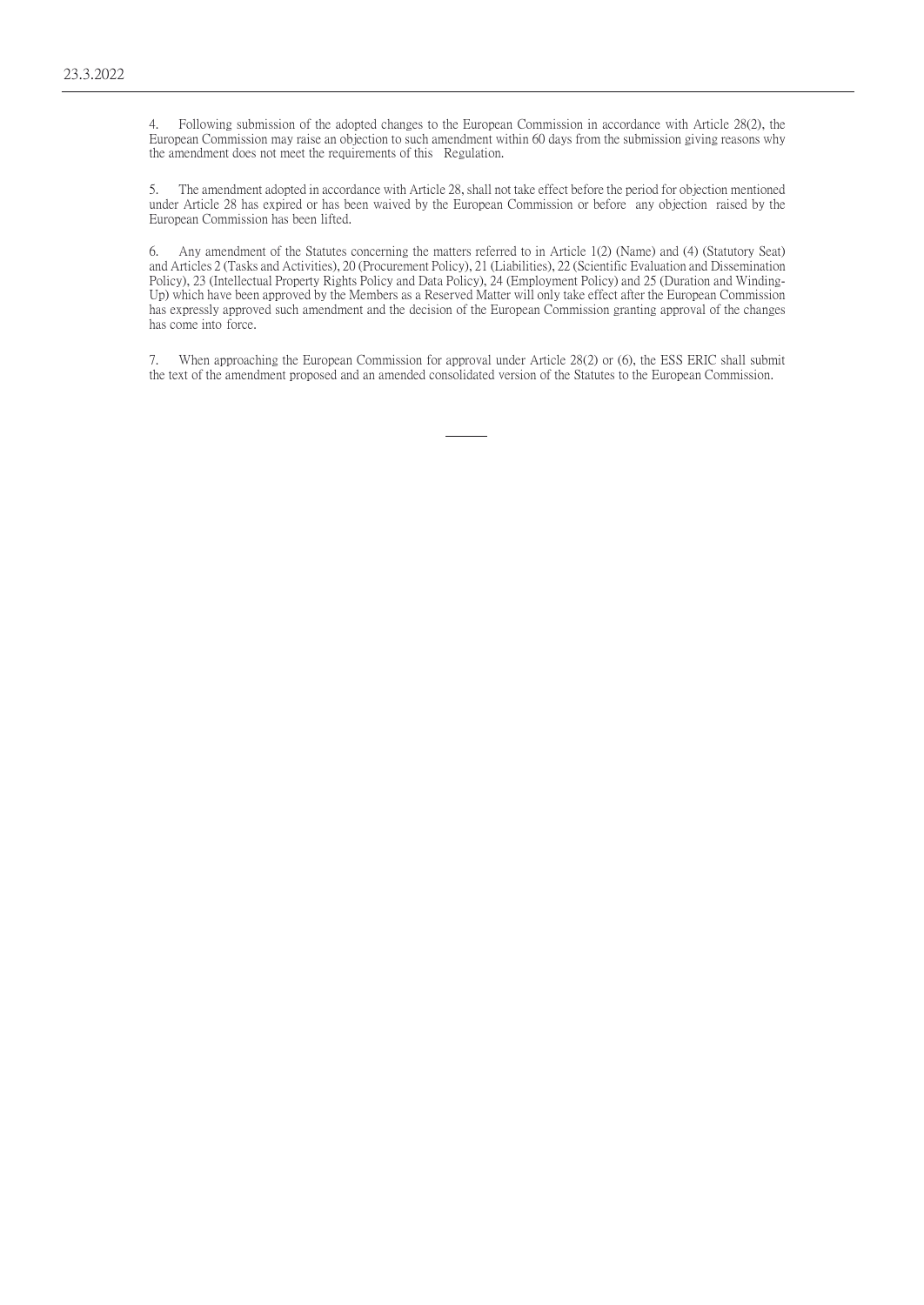# *ANNEX I*

# **LIST OF MEMBERS AND OBSERVERS**

In this Annex the Members and Observers, and the entities representing them are listed.

# **Members**

| Name of Member                                          | Name of National Representative                                                                                                                                                              |  |  |
|---------------------------------------------------------|----------------------------------------------------------------------------------------------------------------------------------------------------------------------------------------------|--|--|
| Republic of Austria                                     | Federal Ministry of Science and Research                                                                                                                                                     |  |  |
| Kingdom of Belgium                                      | Belgian Public Planning Service Science Policy                                                                                                                                               |  |  |
| Bulgaria                                                | Ministry of Education and Science                                                                                                                                                            |  |  |
| Republic of Croatia                                     | Ministry of Science and Education                                                                                                                                                            |  |  |
| Republic of Cyprus                                      | Directorate General for European Programmes, Coordination and Development                                                                                                                    |  |  |
| Czech Republic                                          | Ministry of Education, Youth and Sports (MEYS)                                                                                                                                               |  |  |
| Republic of Estonia                                     | Ministry of Social Affairs                                                                                                                                                                   |  |  |
| Finland                                                 | Ministry of Education and Culture                                                                                                                                                            |  |  |
| French Republic                                         | School of Advanced Studies in Social Sciences (EHSS), acting in association<br>with the National Centre for Scientific Research (CNRS) and the National<br>Foundation for Political Sciences |  |  |
| Federal Republic of Germany                             | Bundesministerium für Bildung und Forschung                                                                                                                                                  |  |  |
| Hungary                                                 | National Research, Development and Innovation Office                                                                                                                                         |  |  |
| Iceland                                                 | Ministry of Education, Science and Culture                                                                                                                                                   |  |  |
| Ireland                                                 | Irish Research Council (HEA)                                                                                                                                                                 |  |  |
| Israel                                                  | Ministry of Science and Technology (MOST)                                                                                                                                                    |  |  |
| Italy                                                   | National Institute for Public Policy Analysis (INAPP)                                                                                                                                        |  |  |
| Republic of Latvia                                      | Ministry of Education and Science                                                                                                                                                            |  |  |
| Republic of Lithuania                                   | Ministry of Education and Science                                                                                                                                                            |  |  |
| Kingdom of the Netherlands                              | Netherlands Organisation for Scientific Research (NWO)                                                                                                                                       |  |  |
| Kingdom of Norway                                       | Ministry of Education and Research                                                                                                                                                           |  |  |
| Republic of Poland                                      | Ministry of Science and Higher Education                                                                                                                                                     |  |  |
| Portuguese Republic                                     | Foundation for Science and Technology                                                                                                                                                        |  |  |
| Slovak Republic                                         | Ministry of Education, Science, Research and Sport                                                                                                                                           |  |  |
| Republic of Serbia                                      | Ministry of Education, Science and Technological Development                                                                                                                                 |  |  |
| Republic of Slovenia                                    | Ministry of Education, Science and Sport                                                                                                                                                     |  |  |
| Kingdom of Spain                                        | Ministry of Science and Innovation                                                                                                                                                           |  |  |
| Kingdom of Sweden                                       | Ministry of Education, represented by the Swedish Research Council                                                                                                                           |  |  |
| United Kingdom of Great Britain<br>and Northern Ireland | Economic and Social Research Council                                                                                                                                                         |  |  |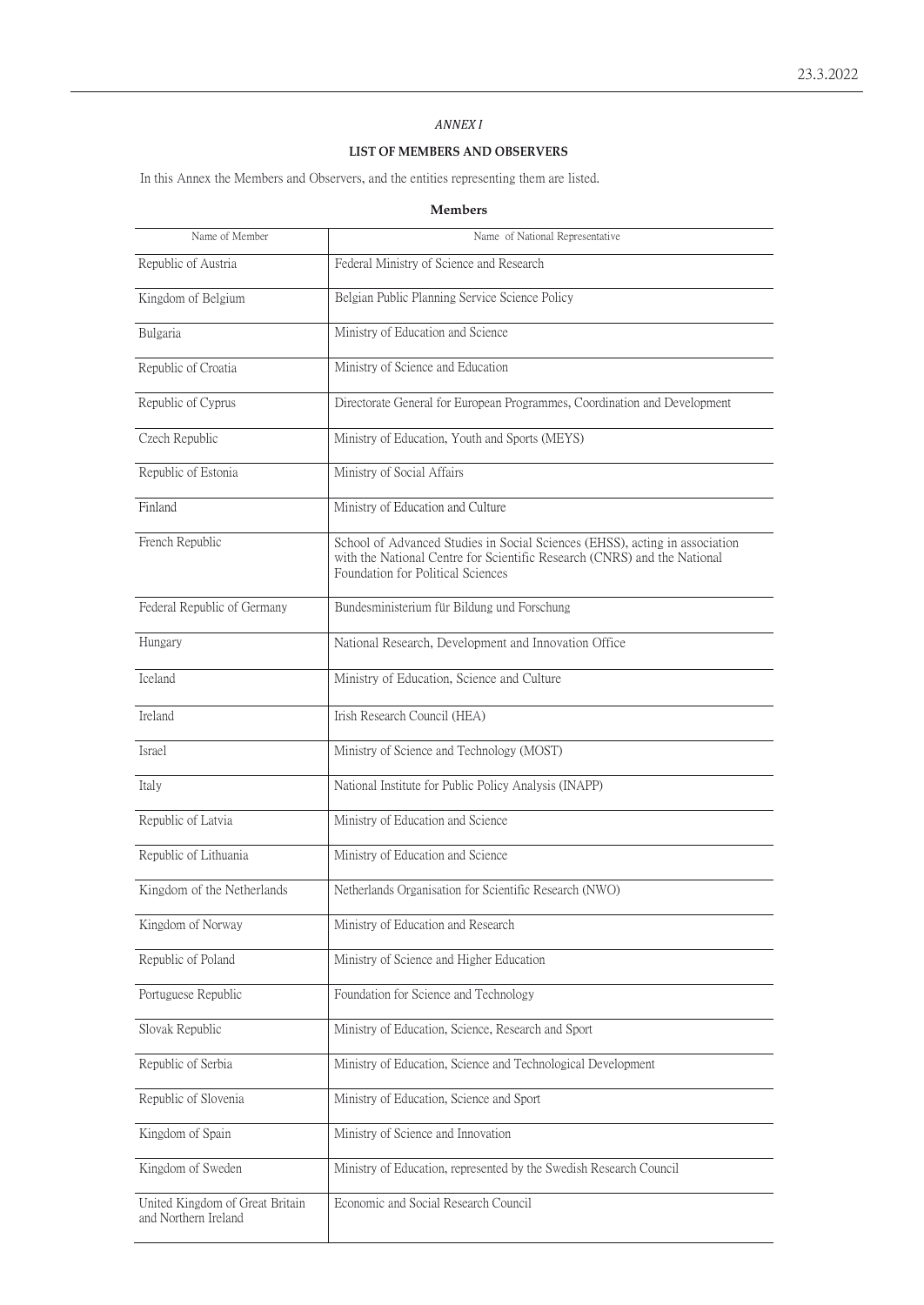# **Observers**

| Name of Observer    | Name of Observer Representative                         |
|---------------------|---------------------------------------------------------|
| Swiss Confederation | FORS (Swiss Foundation for Research in Social Sciences) |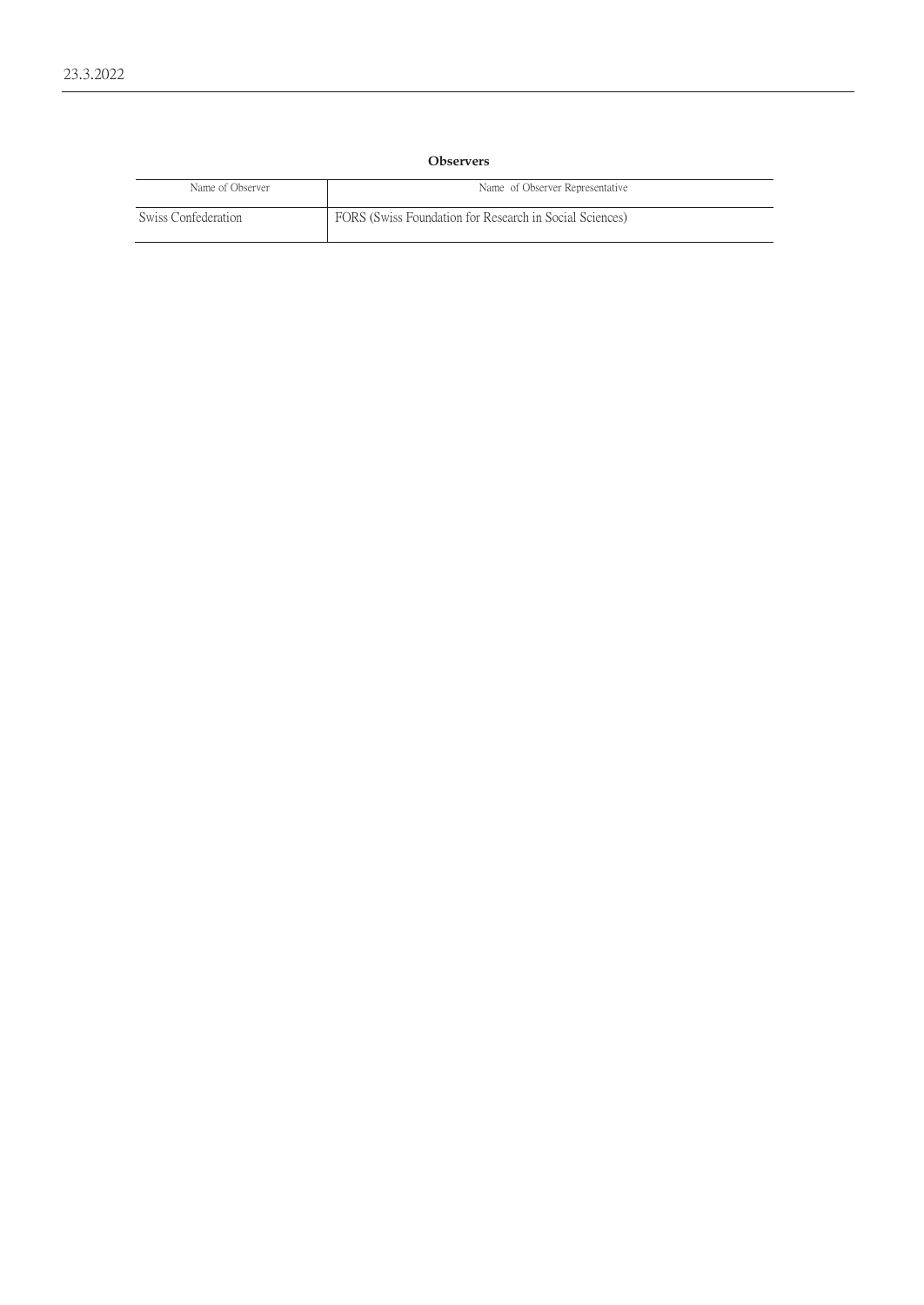# *ANNEX II*

### **DEFINITIONS AND INTERPRETATION**

1. In these Statutes, unless the context requires otherwise ESS ERIC means the European research infrastructure consortium established under Regulation (EC) No 723/2009 (the Regulation ) and governed by these Statutes as they may be amended or restated when necessary in accordance with the Regulation (the Statutes );

ESS or European Social Survey means the European Social Survey which commenced in 2001, is an authoritative long term survey carried out by simultaneous national surveys in European countries. It collects, interprets and disseminates rigorous data on changing social attitudes and values across Europe;

GDP means the total monetary value of all goods and services produced domestically by a country as determined from figures issued by the World Bank for 2009 or such subsequent year as may be approved by the General Assembly;

Member means any person (acting through their National Representative) who has been admitted to membership of the ESS ERIC when necessary in accordance with these Statutes and the Regulation;

Member State means a member country of the European Union;

Standing Orders means standing orders of the ESS ERIC as approved by the General Assembly when necessary.

- 2. Unless otherwise set out in these Statutes, terms defined in the Regulations have the same meaning here;
- 3. References to the Articles are to the Articles of these Statutes;
- 4. All headings are for ease of reference only and shall not affect the construction or interpretation of the Statutes, unless the context otherwise requires;
- 5. References to the singular include the plural and vice versa and references to any gender include every gender;
- 6. References to any treaty, regulation, directive, statute or statutory provision shall include any subordinate legislation made under it and shall be construed as references to such treaty, regulation, directive, statute, statutory provision and/or subordinate legislation as modified, amended, extended, consolidated, re-enacted and/or replaced and in force as at the date of the Statutes;
- 7. Any words following the words include , includes , including , in particular or any similar words or expressions shall be construed without limitation and accordingly shall not limit the meaning of the words preceding them;
- 8. References to in writing or written are to communication effected by post and facsimile and e-mail or any other means of reproducing words in a legible and non-transitory form;
- 9. Any reference to any English legal term for any action, remedy, method of judicial proceeding, legal document, legal status, court, official or any legal concept or thing shall, in respect of any jurisdiction other than that of England and Wales, be deemed to include a reference to what most nearly approximates to the English legal term in that jurisdiction.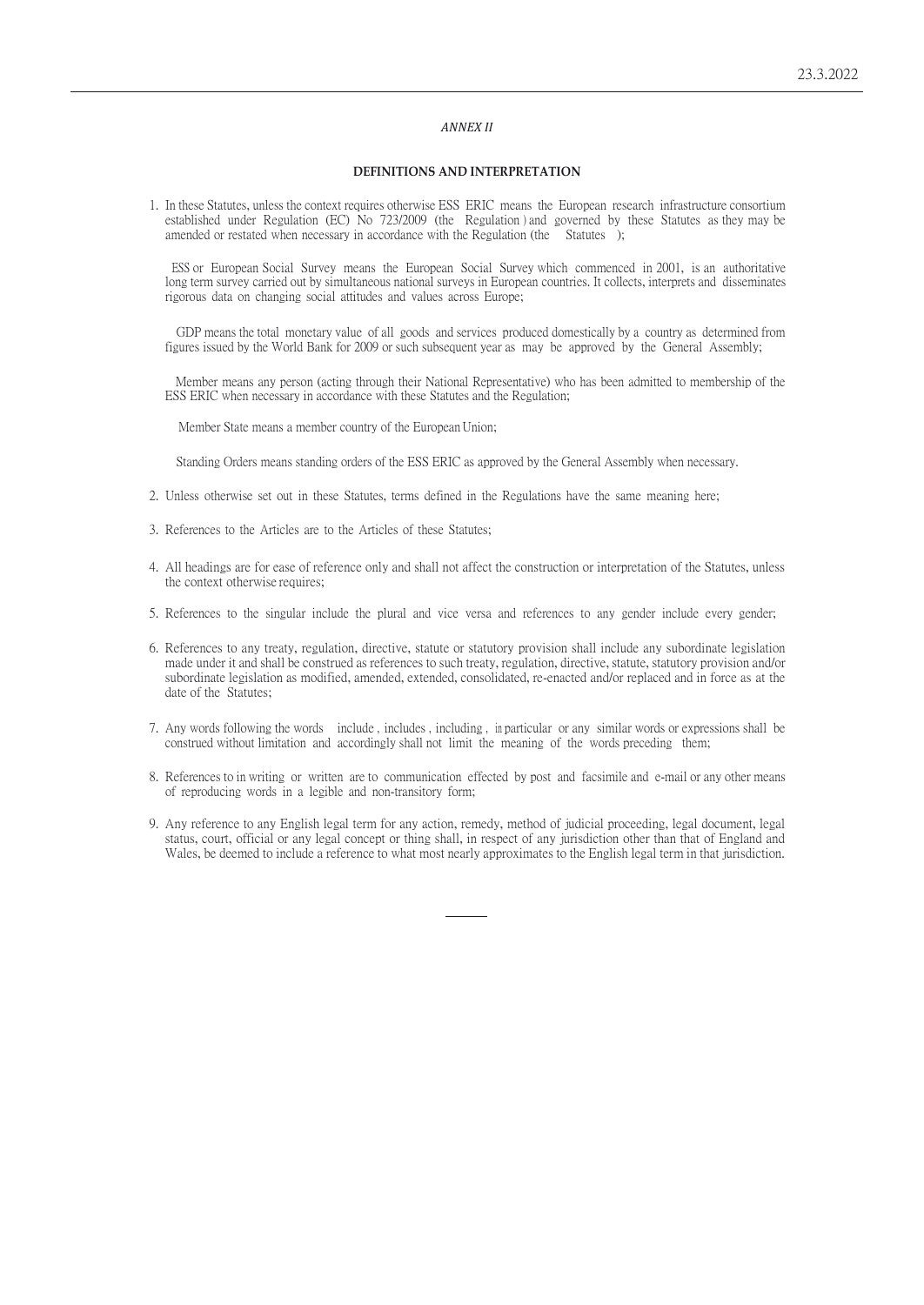# ANNEX III

# COUNTRY CONTRIBUTIONS ESS ERIC COUNTRY CONTRIBUTIONS 2021- 2023 (EUR)

Country contributions are calculated in accordance with the approach outlined in the Statutes. See the Explanatory note for details. The table presents the country contributions for existing Members and the Observer, as approved by the General Assembly at its 19<sup>th</sup> meeting on 7 April 2021.

# **Budget and country contributions 2021-2023 (in €)**

| <b>Country</b>   | <b>Status</b>      | 2021-22   | 2022-23   |
|------------------|--------------------|-----------|-----------|
| Hosting Fee (UK) | <b>Member Host</b> | 400,000   | 400,000   |
| Austria          | Member             | 65,561    | 66,247    |
| Belgium          | Member             | 74,128    | 74,951    |
| <b>Bulgaria</b>  | Member             | 22,500    | 22,500    |
| Croatia          | Member             | 22,500    | 22,500    |
| Cyprus           | Member             | 22,500    | 22,500    |
| Czechia          | Member             | 45,976    | 46,350    |
| Estonia          | Member             | 22,500    | 22,500    |
| Finland          | Member             | 48,664    | 49,081    |
| France           | Member             | 287,207   | 291,428   |
| Germany          | Member             | 398,631   | 404,629   |
| Hungary          | Member             | 22,500    | 22,500    |
| Iceland          | Member             | 22,500    | 22,500    |
| Ireland          | Member             | 58,684    | 59,261    |
| Israel           | Member             | 59,059    | 59,642    |
| Italy            | Member             | 220,475   | 223,632   |
| Latvia           | Member             | 22,500    | 22,500    |
| Lithuania        | Member             | 22,500    | 22,500    |
| Netherlands      | Member             | 109,280   | 110,663   |
| Norway           | Member             | 62,896    | 63,540    |
| Poland           | Member             | 78,385    | 79,277    |
| Portugal         | Member             | 45,460    | 45,826    |
| Slovakia         | Member             | 22,500    | 22,500    |
| Slovenia         | Member             | 22,500    | 22,500    |
| Sweden           | Member             | 75,691    | 76,540    |
| Switzerland      | Observer           | 90,754    | 91,842    |
| United Kingdom   | Member             | 295,623   | 299,978   |
|                  |                    |           |           |
| <b>Total</b>     |                    | 2,641,474 | 2,667,889 |